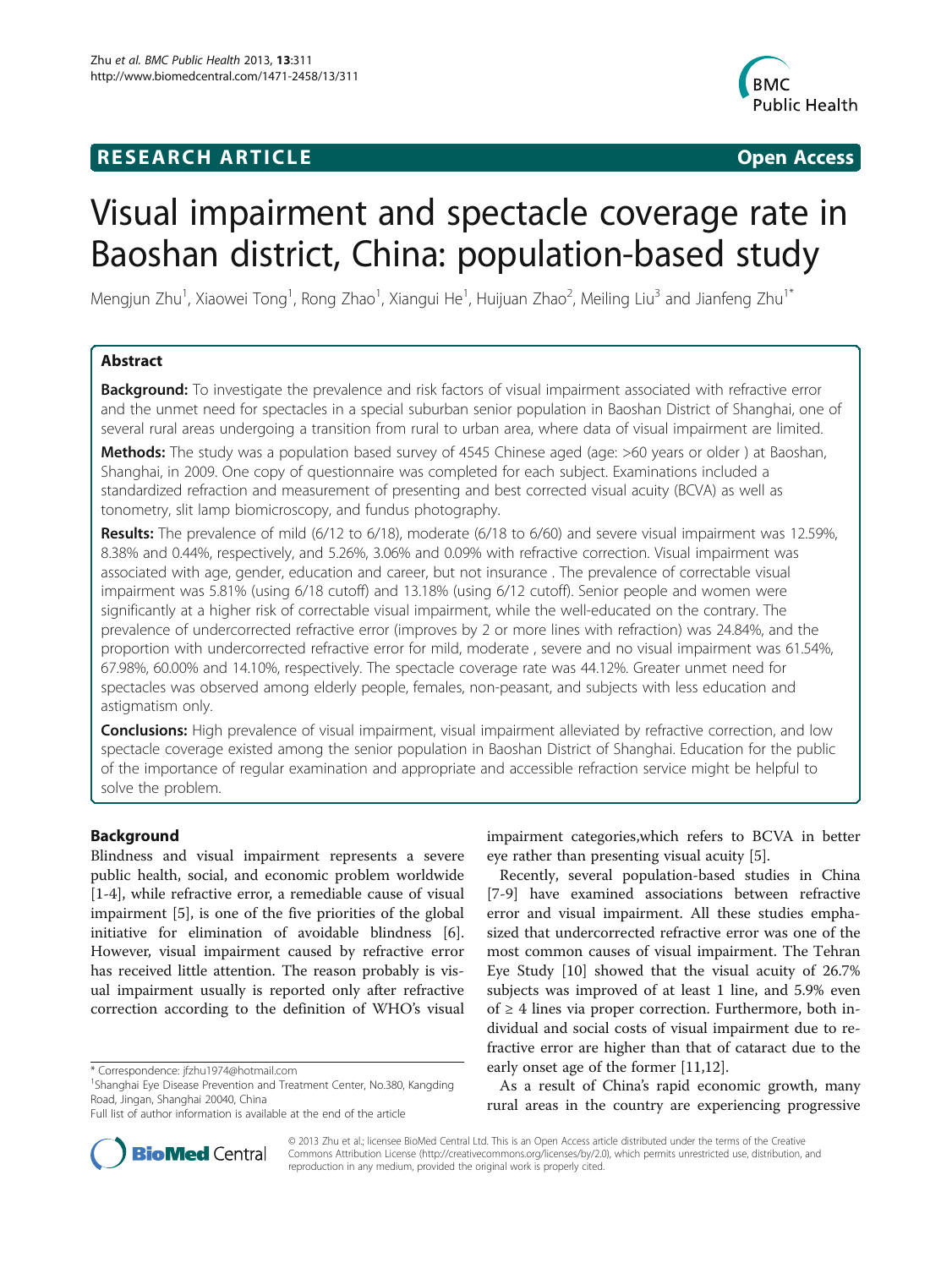urbanization. Although acknowledge of the prevalence and causes of visual impairment at a regional level is essential for developing local policies for optimal utilization of medical resource to eliminate avoidable visual impairment [[13](#page-11-0)], data of such characteristic regions are limited. Therefore, we investigated the prevalence and risk factors of visual impairment as well as unmet needs for spectacles and associated factors among senior population aged 60 or above in Baoshan District, which is one of several rural areas of Shanghai and a typical representative of such regions. Selecting elderly people as study population was mainly because Shanghai has reached an aging society [\[14\]](#page-11-0), and also was motivated by several considerations. Firstly, the prevalence of visual impairment is relatively high in elder population [[9\]](#page-11-0). Secondly, most of people  $\geq 60y$  in Shanghai have retired and their enumeration can be easily obtained from official resident register compared with young-migrating people.

# Methods

# Material and methods

The BaoShan Eye Study was a population-based, crosssectional survey of eye diseases among 4545 Chinese aged ≥60 years in Dachang County of Baoshan District, which is one of 18 districts of Shanghai, China. The population of Baoshan District was 864, 346 by December 31, 2009, of which Dachang country accounted for 15.33% (132, 479) [\[15\]](#page-11-0). Compared to other districts in Shanghai, Baoshan District has a low-to-middle level medical services which parallels to the income of its residents. With the process of urbanization, the proportion of elderly population and level of education in Baoshan District slightly increased compared to those of 2000 [\[16\]](#page-11-0). The current investigation followed the tenets of the Declaration of Helsinki and was approved by Ethical Committee of Shanghai Eye Disease Prevention and Treatment Center. All participants signed written informed consent before participating in the study. Subjects aged ≥60 years were selected using a randomized, clustered sampling process. All subjects were derived from Dachang County of Baoshan District.

# Sampling procedure and participants

A random cluster sampling technique was used. Based on previous studies, the prevalence of visual impairment was anticipated to be 4.00% and the allowable error bound to be 20% with 95% confidence levels [\[9,17,18](#page-11-0)]. An 85% response rate and a design effect of 1.5 were used to calculate the requisite sample size of 4068 (according to the formula N =  $Z^2$  (p) (1-p)/B<sup>2</sup> (p = 0.0265,  $B = 0.0265 \times 0.25$ ,  $Z = 1.96$ . According to 2009 census data, Dachang county of Baoshan District had a population of 132, 479 [\[19\]](#page-11-0), among which 22.0% were 60 years old or above [[20](#page-11-0)]. Vacant households, residents who died before contact and inpatient residents were excluded; thus 108, 469 subjects actually participated in the study. We defined a population of approximately 1000 individuals as the basic sample unit (BSU) and a total of 108 BSU were included. Each standard BSU has 220 subjects with an age of >60 years old. Based on the calculated minimal sampling number of 4068, the theoretical sampling unit was 19. Our preliminary studies showed that the population with an age of >60 years old accounted for less than 22%, a total of 30 BSN were actually selected from the investigating area (total 10 neighborhoods) in the sampling frame to ensure the study size. All BSU was numbered and randomly selected from the investigating area. A total of 5199 individuals were eligible. Door-to-door visits were conducted by trained enumerators at all households within the sample frame. The whole procedure and purpose of this study were explained and finally 4545 (87.42%) subjects participated in our study.

# Enumeration and examination procedures

Local hospitals were chosen as examination sites. Trained eye health care workers filled out a detailed questionnaire investigating on socioeconomic background, education level, occupation, insurance, living conditions, smoking and alcohol consumption, intake of medication, psychiatric status, wearing and availability of glasses, family history of eye diseases, and the presence of any eye abnormalities with details. Standardized ophthalmic examinations beginning with visual acuity (VA) test were performed by ophthalmologists, optometrists and technicians. Presenting VA (with spectacles if worn), and VA after refractive correction were measured using logMAR chart with tumbling E at a distance of 4 m. Autorefraction (Topcon KR-8900, Japan) was performed for all subjects independent of the VA. Subjective refraction exam was performed only for those with VA of worse than 16/20. VA was recorded as the smallest line recognized with one or no error. If the top line cannot be recognized at 4 m, the participant was moved to 3, 2, or 1 m, consecutively. If the participant cannot recognize the top line at 1 meter yet, VA was assessed by counting fingers, hand movements, and perception of light. For physically disabled people who could not come to examination sites, ocular examinations (using portable equipment) in house were provided. As autorefraction cannot be performed in house, retinoscopy and subjective refraction were used to obtain their BCVA. Since the study was to understand the causes for visual impairment and the corresponding eye disease screening, we did not investigate the near vision and its correction of the subjects. In addition, slit-lamp biomicroscopy exams were performed by ophthalmologists, and the abnormalities in anterior segment were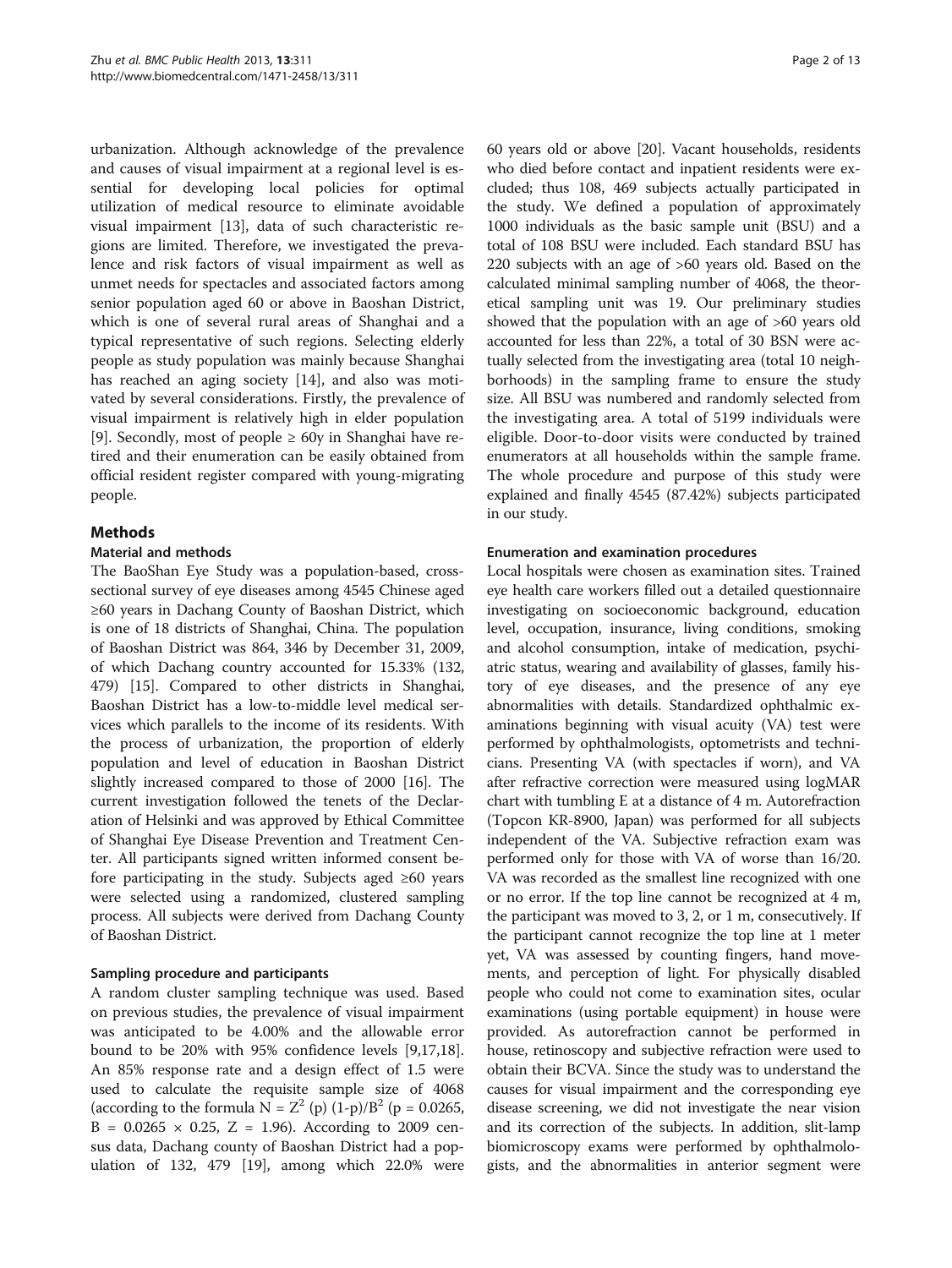noted if any. Intraocular pressure was measured via a non-contact tonometer (Canon TX-F, Japan). If IOP was higher than 21 mmHg, the measurement was repeated. Digital monoscopic photographs of the optic disc and macula were obtained (Canon CR6-45 nm, Japan). All fieldwork was conducted from October 2009 to December 2009.

# Definitions

World Health Organization categories of vision loss were used to define blindness and severe visual impairment [[21\]](#page-11-0). For mild and moderate visual impairment, a similar definition was used which has been published in previous studies [[13](#page-11-0),[22](#page-11-0)-[24\]](#page-11-0).

Blindness: A presenting VA (with glasses for distance if normally worn or unaided if glasses for distance not worn) of <3/60 in the better eye.

Severe Visual Impairment (SVI): A presenting VA of <6/60 to 3/60 in the better eye.

Moderate Visual Impairment (Mod VI): A presenting VA of  $<6/18$  to  $6/60$  in the better eye.

Mild Visual Impairment (Mild VI): A presenting VA of  $<6/12$  to  $6/18$  in the better eye.

Normal (N): A presenting VA of  $\geq 6/12$  in the better eye.

Correctable visual impairment was defined as presenting VA (naked eye if without spectacles and with distance eyeglasses if worn) in the better eye of 6/18 that improved to no impairment ( $\geq 6/18$ ) after refractive correction. The cutoff of 6/12 was regarded as another standard of the correctable visual impairment for more convenient comparison [\[8](#page-11-0)].

The less stringent Victoria Visual Impairment Project (VVIP) defined undercorrected refractive error as individuals with presenting VA worse than 20/20 minus 2 letters which improved by five letters or more (1 line or more of visual acuity) in the better eye after refraction [[25](#page-11-0)]. Considering the need of comparison with other study [[26](#page-11-0)], we used the definition of undercorrected refractive error as an improvement of two or more lines in visual acuity in the better eye after refraction of the same eye.

We used the definitions presented by Bourne and colleagues to determine the spectacle coverage [[10\]](#page-11-0). "Met need" for spectacles was defined as the number of subjects who wore spectacles and had visual acuity worse than 20/40 in the better eye without correction, but achieved 20/40 or better with their present spectacles. The methodology used in our survey tested VA with the subjects habitual distance correction. A bespectacled subject was not retested without wearing spectacles at the time of presentation. Therefore, for the purposes of this survey, it was assumed that spectacle wearers would have acuity worse than 6/12 in the better eye without spectacles. "Unmet need" was defined as the number of subjects who had a visual acuity worse than 20/40 in the better eye without correction and could achieve 20/40 or better in the better eye with correction, but did not wear spectacles or did not achieve such correction with their present spectacles. With these definitions, spectacle coverage was calculated as: spectacle coverage(%)= Met need \*100%/(Met need + Unmet need).

The refractive data were converted to spherical equivalent (SE) for our definitions of myopia, hyperopia. Myopia was defined as an SE of less than −0.5 D. For further analysis, myopia was classified in three groups: mild (−0.5 to −3.0D), moderate (>−3.0 to −6.0D), and severe (>−6.0D). Hyperopia was defined as an SE of >0.5D, and also classified into three groups: mild  $(+0.5 \text{ to } +2.0 \text{D})$ , moderate  $(>2.0$  to  $+4.0D)$  and severe  $(>+4.0D)$ . Simple astigmatism was defined as cylinder of greater than 0.5 D and spherical between −0.50D and +0.50D. Since the classification is only used in calculation of spectacle coverage, we included the refractive results of the better eyes.

# Statistical methods

All data were analyzed by commercially available statistical software (SPSS for Windows version 16.0), 95% Confidence intervals (CIs) and P-values (significant at the  $P<0.05$  level) were calculated for the estimation of prevalence. Odds ratios (OR; presented with 95% confidence intervals) were used in univariate analysis of visual impairment, correctable visual impairment and unmet need with key variables, such as age, gender, education, occupation and insurance.

Multiple logistic regression analysis was used to fit the best model for independent variables (all the variables analyzed in univariate analysis were included in multivariate models) in order to determine the predictive factors for visual impairment, correctable visual impairment and unmet need, respectively. Population prevalence rates of visual impairment and correctable visual impairment were also calculated by direct age standardization to the 2000 population census of Shanghai [\[27\]](#page-11-0).

# Results

In this study, 641 of the 5199 subjects aged≥60 years refused to participate in the examination and 13 were excluded of the remaining due to mental retardation, deaf, and mental disorders. Thus a total of 4545 were examined with the response rate 87.42% (95% CI, 86.52%– 88.32%). Among 4545 subjects, 57.96% (2635/4545) were female. The mean age of all examined subjects was 68.40± 8.29 years old (SD). The age of males (68.78±8.02) was significantly higher that of females (68.12±8.48; t=2.704,  $P=0.007$ ). Among the 654 non-participants, elderly (72.00 $\pm$ 8.22 years vs.68.40±8.29 years, t=10.400, P<0.001) and male( $\chi^2$ =29.12, P<0.001)were less likely to participate.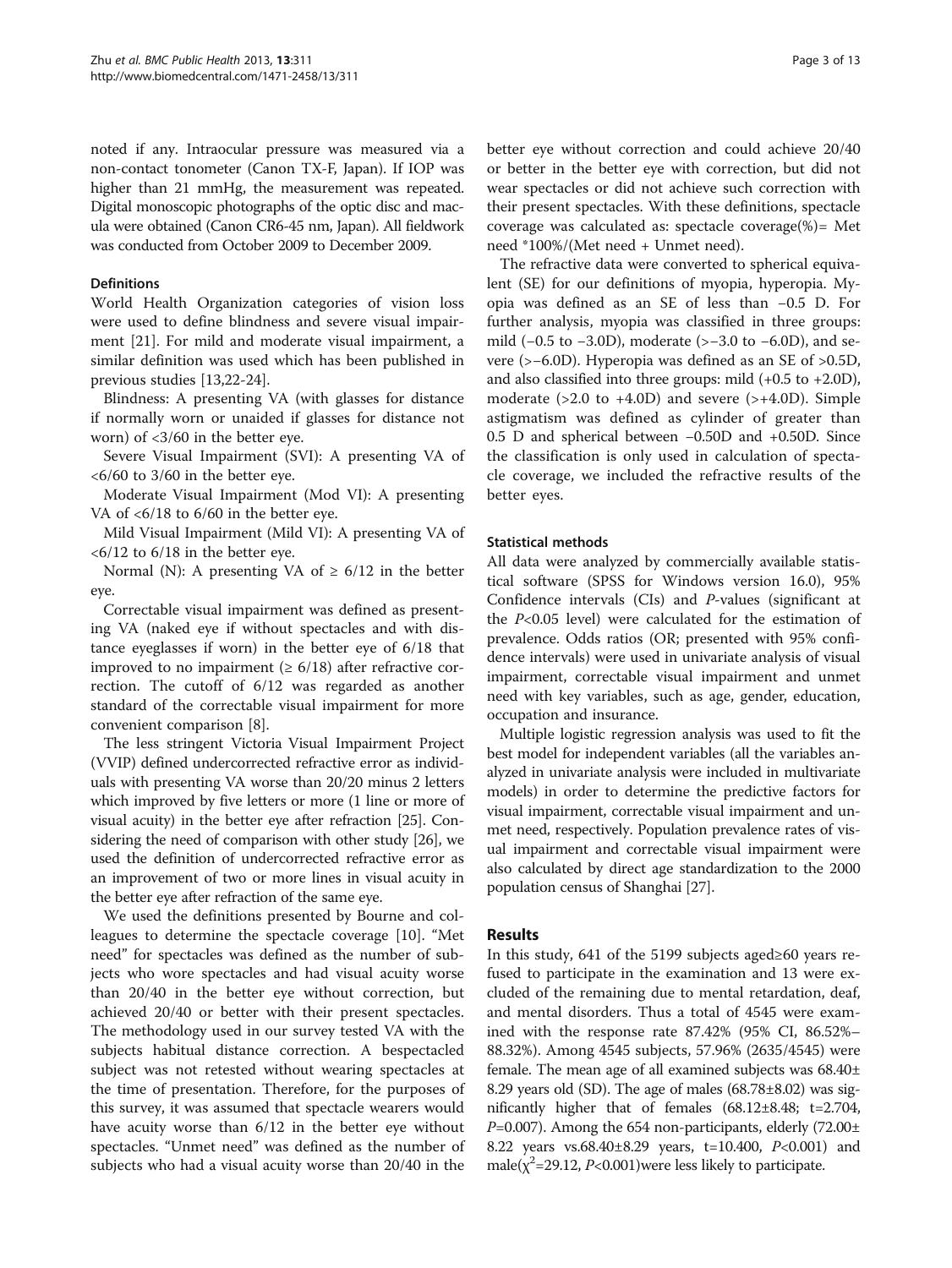| Characteristic                |         |                     |                        | Presenting visual acuity |                        | Best-corrected visual acuity |                     |                      |                       |
|-------------------------------|---------|---------------------|------------------------|--------------------------|------------------------|------------------------------|---------------------|----------------------|-----------------------|
|                               | Total n | Blind n(%:95%Cl)    | SVI n(%:95%CI)         | Mod VI n(%:95%CI)        | Mild VI n(%;95%CI)     | Blind n(%:95%Cl)             | SVI n(%:95%CI)      | Mod VI n(%:95%CI)    | Mild VI n(%;95%CI)    |
| Age,y                         |         |                     |                        |                          |                        |                              |                     |                      |                       |
| 60-69                         | 2907    | 14(0.48;0.23-0.73)  | 7(0.24;0.06-0.42)      | 152(5.22;4.42-6.04)      | 211(7.26;6.32-8.20)    | 10(0.34;0.13-0.56)           | $1(0.03; 0 - 0.10)$ | 37(1.27;0.87-1.68)   | 61(2.10;1.58-2.62)    |
| 70-79                         | 1103    | 7(0.63;0.17-1.10)   | $6(0.54; 0.11 - 0.98)$ | 112(10.15;8.37-11.94)    | 201(18.22;15.94-20.50) | $6(0.54; 0.11 - 0.98)$       | $2(0.18; 0 - 0.43)$ | 35(3.17;2.14-4.21)   | 87(7.89;6.30-9.48)    |
| $80-$                         | 535     | 18(3.36;1.84-4.89)  | 7(1.31;0.35-2.27)      | 117(21.87;18.37-25.37)   | 160(29.91;26.03-33.79) | 14(2.62;1.26-3.97)           | $1(0.19; 0 - 0.55)$ | 67(12.52;9.72-15.33) | 91(17.01;13.83-20.19) |
| total                         | 4545    | 39(0.86;0.59-1.13)  | 20(0.44;0.25-0.63)     | 381(8.38;7.58-9.19)      | 572(12.59;11.62-13.55) | 30(0.66;0.42-0.90)           | 4(0.09;0.00-0.17)   | 139(3.06;2.56-3.56)  | 239(5.26;4.61-5.91)   |
| Age adjusted <sup>+</sup>     |         | $0.89(0.62 - 1.16)$ | $0.48(0.28 - 0.68)$    | 9.05(8.22-9.89)          | 14.02(13.01-15.03)     | $0.69(0.45 - 0.93)$          | $0.11(0.01 - 0.20)$ | $3.34(2.81 - 3.86)$  | $6.03(5.34-6.72)$     |
| Gender                        |         |                     |                        |                          |                        |                              |                     |                      |                       |
| Male                          | 1910    | 17(0.89;0.47-1.31)  | $4(0.21; 0 - 0.41)$    | 130(6.81;5.68-7.94)      | 185(9.69;8.36-11.01)   | 13(0.68;0.31-1.05)           | $1(0.05; 0 - 0.15)$ | 47(2.46;1.77-3.16)   | 68(3.56;2.73-4.39)    |
| Female                        | 2635    | 22(0.83;0.49-1.18)  | 16(0.61;0.31-0.90)     | 251(9.53;8.40-10.65)     | 387(14.69;11.34-16.04) | 17(0.65;0.34-0.95)           | $3(0.11; 0 - 0.24)$ | 92(3.49;2.79-4.19)   | 171(6.49;5.55-7.43)   |
| Type of insurance             |         |                     |                        |                          |                        |                              |                     |                      |                       |
| No insurance                  | 20      | $O(0; 0-17.00)$     | $O(0; 0-17.00)$        | 2(10.00;1.00-32.00)      | 2(10.00;1.00-32.00)    | $0(0;0-17.00)$               | $0(0;0-17.00)$      | $O(0;0-17.00)$       | $1(5.00;0 - 24.00)$   |
| Urban insurance               | 2271    | 19(0.84;0.46-1.21)  | 11(0.48;0.20-0.77)     | 208(9.16;7.97-10.35)     | 284(12.51;11.15-13.87) | 17(0.75;0.39-1.10)           | $1(0.04; 0 - 0.13)$ | 70(3.08;2.37-3.79)   | 127(5.59;4.65-6.54)   |
| Others                        | 2254    | 20(0.89;0.50-1.27)  | 9(0.40;0.14-0.66)      | 171(7.59;6.49-8.68)      | 286(12.69;11.31-14.06) | 13(058;0.26-0.89)            | $3(0.13; 0 - 0.28)$ | 69(3.06;2.35-3.77)   | 111(4.92;4.03-5.82)   |
| Occupation                    |         |                     |                        |                          |                        |                              |                     |                      |                       |
| Peasant                       | 1232    | 14(1.14;0.54-1.73)  | 4(0.32;0.01-0.64)      | 85(6.90;5.48-8.314)      | 156(12.66;10.81-14.52) | 10(0.81;0.31-1.31)           | $1(0.08; 0 - 0.24)$ | 31(2.52;1.64-3.39)   | 61(4.95;3.74-6.16)    |
| Non-peasant                   | 3313    | 25(0.75;0.46-1.05)  | 16(0.48;0.25-0.72)     | 296(8.93;7.96-9.91)      | 416(12.56;11.43-13.68) | 20(0.60;0.34-0.87)           | $3(0.09; 0 - 0.19)$ | 108(3.26;2.66-3.86)  | 178(5.37;4.60-6.14)   |
| <b>Level of Education</b>     |         |                     |                        |                          |                        |                              |                     |                      |                       |
| Illiteracy                    | 684     | 14(2.05;0.99-3.11)  | $4(0.58; 0.01 - 1.16)$ | 100(14.62;11.97-17.27)   | 149(21.78;18.69-24.88) | 10(1.46;0.56-2.36)           | $1(0.15; 0 - 0.43)$ | 50(7.31;5.36-9.26)   | 78(11.40;9.02-13.79)  |
| Primary school                | 2319    | 14(0.60;0.29-0.92)  | 14(0.60;0.29-0.92)     | 186(8.02;6.92-9.13)      | 280(12.07;10.75-13.40) | 12(0.52;0.23-0.81)           | $3(0.13; 0 - 0.28)$ | 62(2.67;2.02-3.33)   | 113(4.87;4.00-5.75)   |
| Secondary school<br>or higher | 1542    | 11(0.71;0.29-1.13)  | $2(0.13; 0-0.31)$      | 95(6.16;4.96-7.36)       | 143(9.27;7.83-10.72)   | 8(0.52;0.16-0.88)            | $O(0; 0 - 17.00)$   | 27(1.75;1.10-2.41)   | 48(3.11;2.25-3.98)    |

<span id="page-3-0"></span>

| Table 1 Prevalence rates of blindness, SVI, Mod VI and Mild VI by age, sex, insurance, occupation and education* |  |  |  |  |
|------------------------------------------------------------------------------------------------------------------|--|--|--|--|
|------------------------------------------------------------------------------------------------------------------|--|--|--|--|

\*Data are given as numbers of persons (prevalence percentage; 95% confidence interval).

+Age adjusted to the 2000Shanghai census population. Data are given as prevalence percentage (95% confidence interval).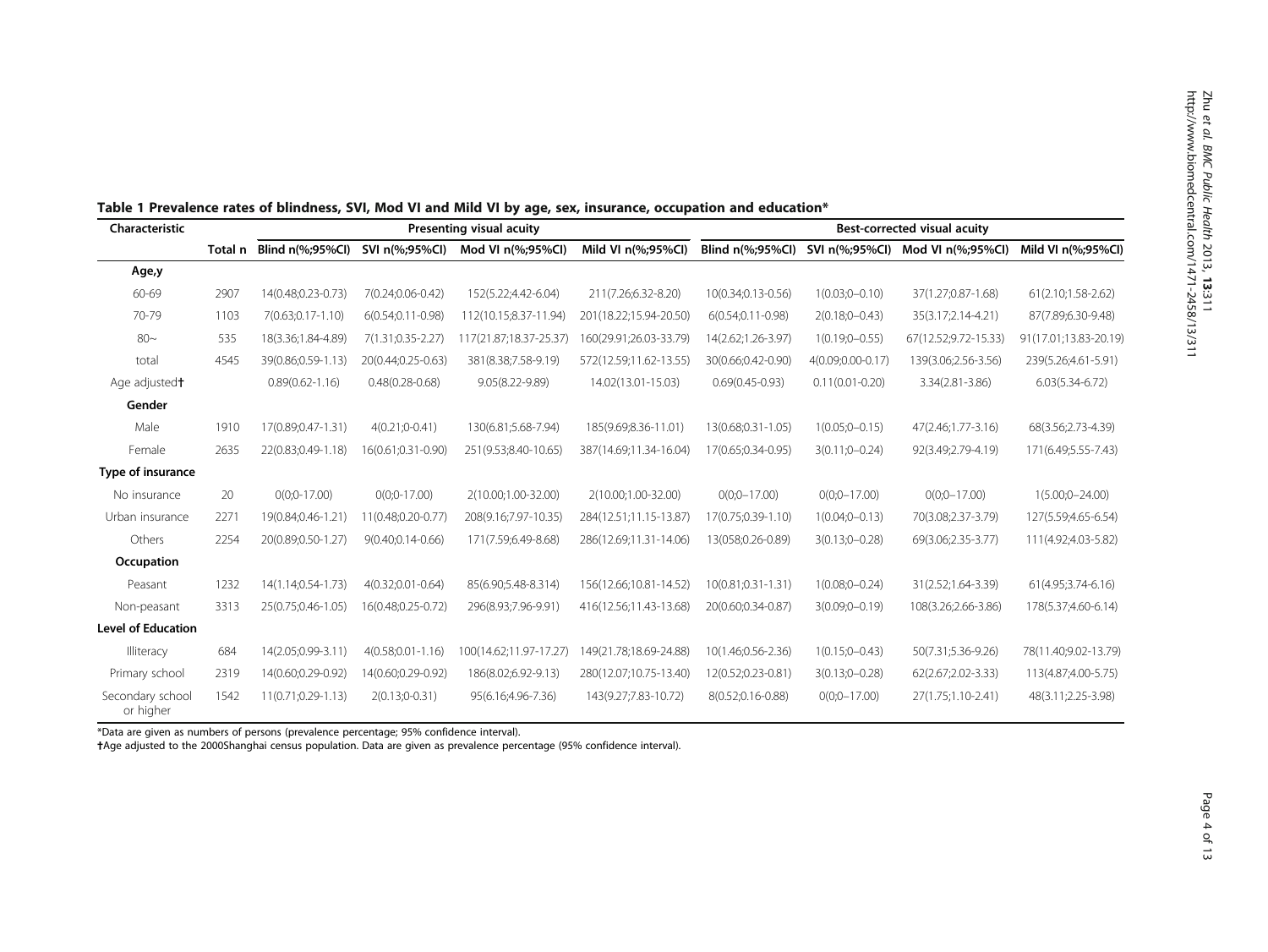| Characteristic             |                        | Presenting visual acuity for a 6/18 cutoff |                                 | Presenting visual acuity for a 6/12 cutoff |                              |                                 |  |
|----------------------------|------------------------|--------------------------------------------|---------------------------------|--------------------------------------------|------------------------------|---------------------------------|--|
|                            | VI n(%;95%CI)          | Correctable VI<br>n(%;95%Cl)               | Noncorrectable VI<br>n(%;95%Cl) | VI n(%;95%CI)                              | Correctable VI<br>n(%;95%Cl) | Noncorrectable VI<br>n(%;95%Cl) |  |
| Age,y                      |                        |                                            |                                 |                                            |                              |                                 |  |
| 60-69                      | 159(5.47;4.64-6.30)    | 124(4.27;3.53-5.00)                        | 35(1.20;0.81-1.60)              | 370(12.73;11.52-13.94)                     | 274(9.43;8.36-10.49)         | 96(3.30;2.65-3.95)              |  |
| 70-79                      | 118(10.70;8.87-12.52)  | 82(7.43;5.89-8.98)                         | 36(3.26;2.22-4.31)              | 319(28.92;26.25-31.60)                     | 196(17.77;15.51-20.03)       | 123(11.15;9.29-13.01)           |  |
| $80-$                      | 124(23.18;19.60-26.75) | 58(10.84;8.21-13.48)                       | 66(12.34;9.55-15.12)            | 284(53.08;48.86-57.31)                     | 129(24.11;20.49-27.74)       | 155(28.97;25.13-32.82)          |  |
| total                      | 401(8.82;8.00-9.65)    | 264(5.81;5.13-6.49)                        | 137(3.01;2.52-3.51)             | 973(21.41;20.22-22.60)                     | 599(13.18;12.20-14.16)       | 374(8.23;7.43-9.03)             |  |
| Age adjusted <sup>+</sup>  | 9.53(8.18-10.39)       | $6.22(5.52 - 6.93)$                        | 3.31(2.79-3.83)                 | 23.55(22.32-24.79)                         | 14.26(13.25-15.28)           | $9.30(8.45 - 10.14)$            |  |
| Gender                     |                        |                                            |                                 |                                            |                              |                                 |  |
| Male                       | 134(7.02;5.87-8.16)    | 89(4.66;3.71-5.60)                         | 45(2.36;1.68-3.04)              | 319(16.70;15.03-18.37)                     | 207(10.84;9.44-12.23)        | 112(5.86;4.81-6.92)             |  |
| Female                     | 267(10.13;8.98-11.29)  | 175(6.64;5.69-7.59)                        | 92(3.49;2.79-4.19)              | 654(24.82;23.17-26.50)                     | 392(14.88;13.52-16.24)       | 262(9.94;8.80-11.09)            |  |
| Type of insurance          |                        |                                            |                                 |                                            |                              |                                 |  |
| No insurance               | 2(10.00;1.00-32.00)    | 2(10.00;1.00-32.00)                        | $O(0; 0 - 17.00)$               | 4(20.00;6.00-44.00)                        | 3(15.00;3.00-38.00)          | $1(5.00; 0 - 25.00)$            |  |
| Urban insurance            | 219(9.64;8.43-10.86)   | 149(6.56;5.54-7.58)                        | 70(3.08;2.37-3.79)              | 503(22.15;20.44-23.86)                     | 306(13.47;12.07-14.88)       | 197(8.67;7.52-9.83)             |  |
| Others                     | 180(7.99;6.87-9.10)    | 113(5.01;4.11-5.91)<br>67(2.97;2.27-3.67)  |                                 | 466(20.67;19.00-22.35)                     | 290(12.87;11.48-14.25)       | 176(7.81;6.70-8.92)             |  |
| Occupation                 |                        |                                            |                                 |                                            |                              |                                 |  |
| Peasant                    | 89(7.22;5.78-8.67)     | 59(4.79;3.60-5.98)                         | 30(2.44;1.57-3.30)              | 245(19.89;17.66-22.12)                     | 156(12.66;10.81-14.52)       | 89(7.22;5.78-8.67)              |  |
| Non-peasant                | 312(9.42;8.42-10.41)   | 205(6.19;5.37-7.01)                        | 107(3.23;2.63-3.83)             | 728(21.97;20.56-23.38)                     | 443(13.37;12.21-14.53)       | 285(8.60;7.65-9.56)             |  |
| <b>Level of Education</b>  |                        |                                            |                                 |                                            |                              |                                 |  |
| Illiteracy                 | 104(15.20;12.51-17.90) | 55(8.04;6.00-10.08)                        | 49(7.16;5.23-9.10)              | 253(36.99;33.37-40.61)                     | 128(18.71;15.79-21.64)       | 125(18.27;15.38-21.17)          |  |
| Primary school             | 200(8.62;7.48-9.77)    | 137(5.91;4.95-6.87)                        | 63(2.72;2.06-3.38)              | 480(20.70;19.05-22.35)                     | 304(13.11;11.74-14.48)       | 176(7.59;6.51-8.67)             |  |
| Secondary school or higher | 97(6.29;5.08-7.50)     | 72(4.67;3.62-5.72)                         | 25(1.62;0.99-2.25)              | 240(15.56;13.75-17.37)                     | 167(10.83;9.28-12.38)        | 73(4.73;3.67-5.79)              |  |

# <span id="page-4-0"></span>Table 2 Prevalence rates of VI, correctable VI and noncorrectable VI for two criteria by age, sex, insurance, occupation and education\*

\*Data are given as numbers of persons (prevalence percentage; 95% confidence interval).

tAge adjusted to the 2000 Shanghai census population. Data are given as prevalence percentage (95% confidence interval).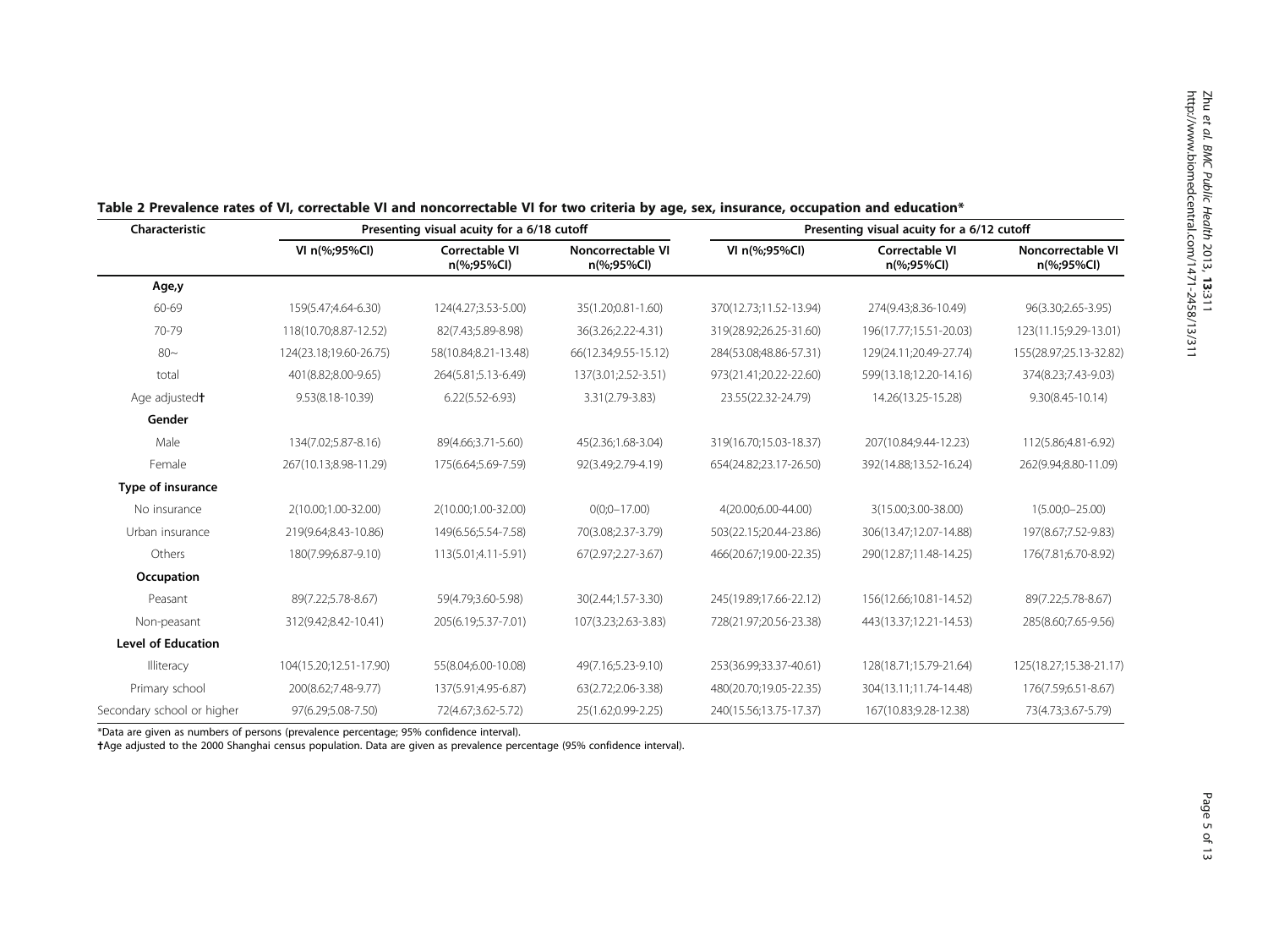Among the 4545 subjects with presenting VA, the overall prevalence of mild, moderate and severe visual impairment was 12.59% (95% CI, 11.62%–13.55%), 8.38% (95% CI, 7.58%–9.19%) and 0.44% (95% CI, 0.25%– 0.63%), respectively. The occurrence of subjects presenting blindness was 0.86% (95% CI, 0.59%–1.13%). With best-corrected VA, the prevalence of mild, moderate and severe visual impairment was 5.26% (95% CI, 4.61%– 5.91%), 3.06% (95% CI, 2.56%–3.56%) and 0.09% (95% CI, 0.00%–0.17%), respectively. Blindness with best correction was 0.66% (95% CI, 0.42%–0.90%). After refractive correction, the prevalence of mild, moderate and severe visual impairment was significantly decreased (mild: $\chi^2$ =150.13, P<0.001, moderate: $\chi^2$ =119.46, P<0.001, severe: $\chi^2$ =10.69, P=0.001), while the prevalence of blindness was not significantly changed  $(\chi^2=1.82, P=0.277)$ . For the female subjects presenting VA, the prevalence of mild, moderate and severe visual impairment was 14.69%, 9.53% and 0.61%, respectively. For the male subjects presenting VA, the prevalence of mild, moderate and severe visual impairment was 9.69%, 6.81% and 0.21%, respectively. The prevalence of mild visual impairment in females was significantly higher than that in males  $(P<0.001)$ . In other groups of visual impairment, the difference caused by gender was not significant  $(P>0.05)$ . Similar results were obtained in the subjects with best-corrected VA (Table [1\)](#page-3-0).

According to presenting visual acuity, 973 (21.41%) of the 4545 subjects had visual impairment for a 6/12 cutoff. After refractive correction, only 374 subjects (8.23%) still had visual impairment. For a 6/18 cutoff, these values were 401 and 137, respectively. The prevalence of correctable visual impairment was 13.18% (95% CI, 12.20%–14.16%) for a 6/12 cutoff and 5.81% (95% CI, 5.13%–6.49%) for a 6/18 cutoff. Of the 599 subjects with correctable visual impairment for a 6/12 cutoff, only 98 (16.36%) wore distance spectacles, while the proportion was 18.94% (50/264) for a 6/18 cutoff (Table [2\)](#page-4-0). The prevalence of visual impairment and correctable visual impairment for a 6/18 cutoff was higher in the subjects with older age and less education  $(P<0.01)$ . The prevalence of visual impairment and correctable visual impairment were significantly higher in females than in males  $(P<0.01)$ .

The subjects with older age were significantly prone to have visual impairment (≥80 years; OR, 8.31; 95% CI, 6.77–10.20 versus 60–69 years, 70–79 years; OR, 2.80; 95% CI, 2.36–3.32 versus 60–69 years). The lowest prevalence of visual impairment for a 6/12 cutoff was observed in the subjects from 60 to 69 years old (12.73%), while the highest prevalence was observed in the subjects more than 80 years old(53.08%). Females had a significant higher risk of visual impairment (OR 1.65, 95%CI 1.42-1.91) than males. A higher level of education was a protective factor for visual impairment (Junior high school or higher; OR, 0.31; 95%

CI, 0.25–0.38 versus No education, Primary school; OR, 0.43; 95% CI, 0.36–0.52 versus No education). Career and the types of insurance were not significantly associated with the risk of visual impairment. In last multivariate logistic modeling, all variables, except insurance, were significantly associated with visual impairment (Table [3](#page-6-0)).

Table [3](#page-6-0) showed the association between correctable visual impairment and various independent variables. Old age (≥80 years; OR, 5.10; 95% CI, 3.98–6.54 versus 60–69 years, 70–79 years; OR, 2.32; 95% CI, 1.90–2.84 versus 60–69 years) and female gender (OR, 1.52; 95% CI, 1.27 –1.82) were significantly associated with correctable visual impairment for a 6/12 cutoff . On the other hand, a higher level of education (Junior high school or higher; OR, 0.42; 95% CI, 0.33–0.54 versus No education, Primary school; OR, 0.54; 95% CI, 0.43–0.69 versus No education) was a protective factor for correctable visual impairment.

In the final multiple logistic regression analysis controlling for all covariates, older age (≥80 years; OR, 4.80; 95% CI, 3.69–6.26 versus 60–69 years, 70-79 years; OR,2.24; 95% CI, 1.82–2.76 versus 60–69 years) and female gender (OR 1.56, 95%CI 1.29-1.88) were significantly associated with correctable visual impairment. A higher level of education, e.g., junior high school or higher, (OR, 0.65; 95% CI, 0.48–0.89) was a protective factor for correctable visual impairment. Career and the types of insurance showed no significant association with correctable visual impairment.

Table [4](#page-7-0) showed the improvement in the participants' vision by correcting their undercorrected refractive errors. Utilization of appropriate spectacles improved the visual acuity by at least one line in 45.43% (95%CI, 43.99% to 46.88%) of the studied population and as high as four lines or more in 5.79% (95%CI, 5.11% to 6.47%). These figures were more pronounced among participants with visual impairment, especially in severe/moderate visual impairment.

Among 572 participants (12.59%) who had mild visual impairment according to the aforementioned definition with a presenting visual acuity worse than 20/40 in the better eye, only 88 subjects (15.38%) had no improvement after correction, while 12.76% (95% CI, 10.03% to 15.50%) could experience a four line improvement by wearing proper spectacles. In addition, 46.46% of Mod VI (95% CI, 41.44% to 51.56%) and 45.00% of SVI (95% CI, 23.00% to 69.00%) obtained an improvement of at least four lines with accurately prescribed spectacles. Although correctable visual impairment gained more lines of improvement than uncorrectable visual impairment, 35.29% of uncorrectable SVI and 18.22% of uncorrectable Mod VI could gain four lines of improvement after refractive correction.

Of the 4545 participants, 1129 participants gained an improvement of two or more lines in visual acuity. Thus,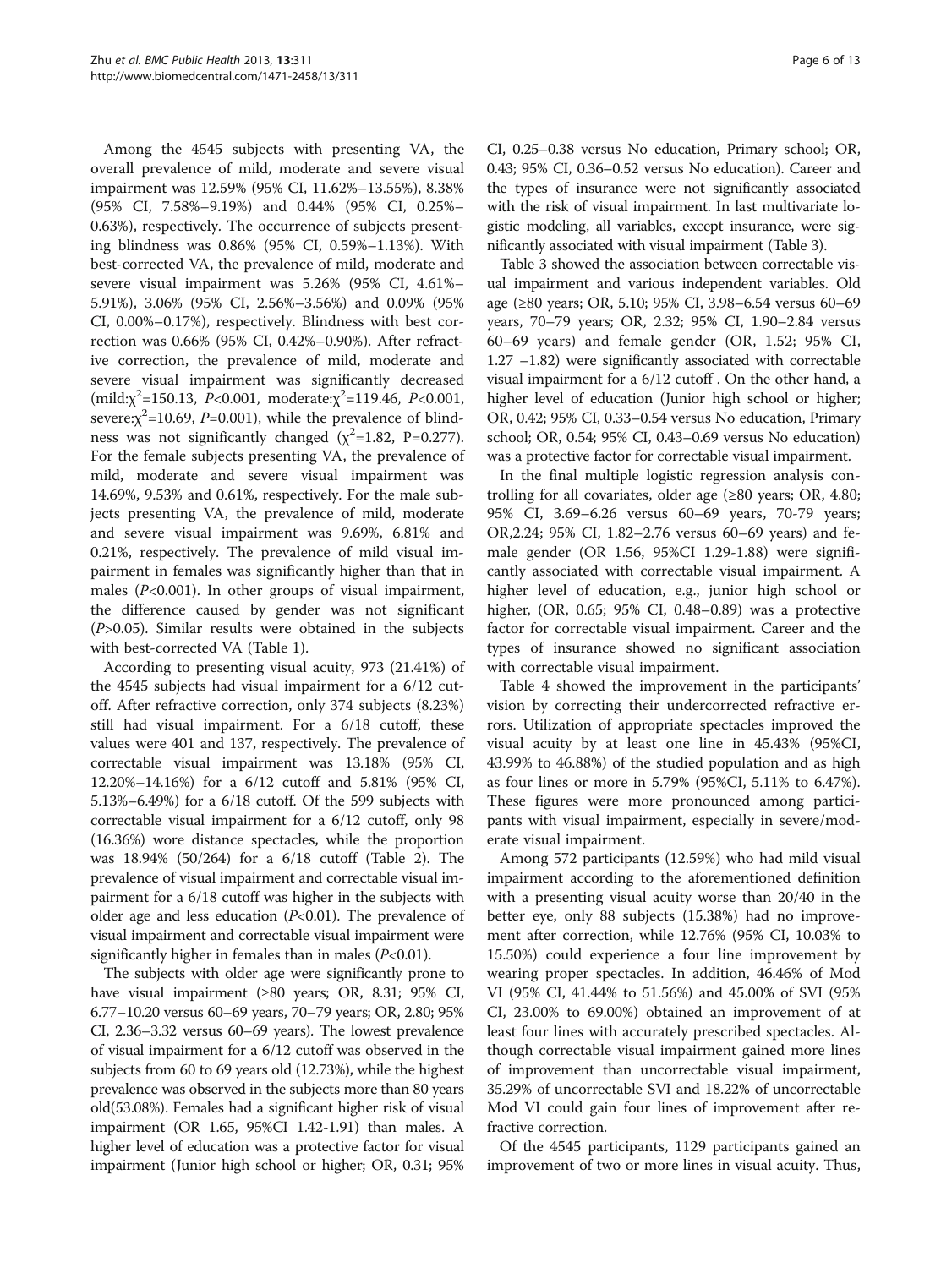| Characteristic                | <b>No</b><br>VI | V <sub>l</sub> |                                   |                                     |     | <b>Correctable VI</b>             |                                     |  |  |
|-------------------------------|-----------------|----------------|-----------------------------------|-------------------------------------|-----|-----------------------------------|-------------------------------------|--|--|
|                               | n               | n              | Univariate odds ratio<br>(95% CI) | Multivariate odds ratio<br>(95% CI) | n   | Univariate odds ratio<br>(95% CI) | Multivariate odds ratio<br>(95% CI) |  |  |
| Age,y                         |                 |                |                                   |                                     |     |                                   |                                     |  |  |
| 60-69                         | 2523            | 370            | 1.00(reference)                   | 1.00(reference)                     | 274 | 1.00(reference)                   | 1.00(reference)                     |  |  |
| 70-79                         | 777             | 319            | $2.80***$ (2.36-3.32)             | $2.62***$ (2.19-3.13)               | 196 | 2.32***(1.90-2.84)                | 2.24***(1.82-2.76)                  |  |  |
| $80-$                         | 233             | 284            | 8.31***(6.77-10.20)               | 7.48***(6.00-9.33)                  |     | $5.10***$ (3.98-6.54)             | $4.80***$ (3.69-6.26)               |  |  |
| Gender                        |                 |                |                                   |                                     |     |                                   |                                     |  |  |
| Male                          | 1574 319        |                | 1.00(reference)                   | 1.00(reference)                     | 207 | 1.00(reference)                   | 1.00(reference)                     |  |  |
| Female                        | 1959 654        |                | $1.65***$ (1.42-1.91)             | $1.67***$ (1.42-1.97)               | 392 | $1.52***(1.27-1.82)$              | 1.56***(1.29-1.88)                  |  |  |
| Type of insurance             |                 |                |                                   |                                     |     |                                   |                                     |  |  |
| No insurance                  | 16              | $\overline{4}$ | 1.00(reference)                   | 1.00(reference)                     | 3   | 1.00(reference)                   | 1.00(reference)                     |  |  |
| Urban insurance               | 1749            | 503            | $1.15(0.38 - 3.46)$               | $1.24(0.38 - 4.06)$                 | 306 | $0.93(0.27 - 3.22)$               | $1.02(0.28 - 3.72)$                 |  |  |
| Others                        | 1768            | 466            | $1.05(0.35 - 3.17)$               | $1.02(0.31 - 3.34)$                 | 290 | $0.88(0.25 - 3.02)$               | $0.88(0.24 - 3.21)$                 |  |  |
| Occupation                    |                 |                |                                   |                                     |     |                                   |                                     |  |  |
| Peasant                       | 973             | 245            | $0.89(0.75 - 1.04)$               | $0.73***(0.60-0.89)$                | 156 | $0.93(0.76 - 1.13)$               | $0.80(0.64 - 1.01)$                 |  |  |
| Non-peasant                   | 2560 728        |                | 1.00(reference)                   | 1.00(reference)                     | 443 | 1.00(reference)                   | 1.00(reference)                     |  |  |
| Level of education            |                 |                |                                   |                                     |     |                                   |                                     |  |  |
| Illiteracy                    | 417             | 253            | 1.00(reference)                   | 1.00(reference)                     | 128 | 1.00(reference)                   | 1.00(reference)                     |  |  |
| Primary school                | 1825            | 480            | $0.43***(0.36-0.52)$              | $0.74**$ (0.60-0.93)                | 304 | $0.54***(0.43-0.69)$              | $0.81(0.62 - 1.06)$                 |  |  |
| Secondary school or<br>higher | 1291            | 240            | $0.31***(0.25-0.38)$              | $0.55***(0.42-0.71)$                | 167 | $0.42***(0.33-0.54)$              | $0.65**$ (0.48-0.89)                |  |  |

# <span id="page-6-0"></span>Table 3 Univariate and multivariate analysis of visual impairment and correctable visual impairment for a 6/12 cutoff

CI=confidence interval.

\* Significant at P <0.05.

\*\* Significant at P <0.01.

\*\*\* Significant at P <0.001.

the overall prevalence of undercorrected refractive error was 24.84% (95% CI, 23.58% to26.01%). If stratified by visual impairment (VI) categories, the prevalence of undercorrected refractive error for mild VI, moderate VI, severe VI and no VI were 61.54%, 67.98%, 60.00% and 14.10%, respectively (Table [4](#page-7-0)).

A total of 473 subjects accounting for 10.41% (95% CI, 9.52%–11.29%) were corrected for refractive error with spectacles (met need), while 599 subjects accounting for 13.18% (95% CI, 12.20%–14.16%) had unmet need. Among the unmet need, 501 subjects never wore spectacles or gave up wearing spectacles and the remaining 98 subjects wore an inappropriate spectacle. Thus spectacle coverage was 44.12%. Spectacle coverage declined with age  $(\chi^2=114.17, P<0.001)$ , which was 56.99% in the youngest age group (60–69 years) and 15.69% in the oldest age group (≥80 years). In the contrary, the spectacle coverage was increased with education  $(\chi^2=133.18, P<0.001)$ , which was 15.79% in the no-education group and 63.22% in the junior/high school education or higher group. Spectacle coverage was significantly lower in females (36.47%) than in males  $(54.51\%) (\chi^2=34.56, P<0.001)$ . In peasant and

the subjects with insurance, the spectacle coverage was also significantly higher  $(\chi^2 = 62.74, P < 0.001; \chi^2 = 11.51,$ P<0.01, respectively). The spectacle coverage in our study was significantly different in the subjects with different refractive errors ( $\chi^2$ =34.49, P<0.001). For example, the highest coverage was observed in myopia and the lowest coverage was in astigmatism. In myopia, spectacle coverage among moderate/high myopia was 64.62% and 53.44%, which was significantly higher than 33.96% in mild myopia (Moderate myopia vs. Mild myopia,  $\chi^2$ =44.39, P<0.001; High myopia vs. Mild myopia,  $\chi^2$ =13.81, P<0.001, respectively). In hyperopia, only mild hyperopia showed significant higher spectacle coverage than moderate hyperopia (48.66% in mild hyperopia vs.33.33% in moderate hyperopia,  $\chi^2$ =7.60, *P* = 0.006). No significant difference was observed between the coverage of the two remaining degree of hyperopia ( $P \geq 0.05$ ) (Table [5](#page-8-0)).

Table [5](#page-8-0) showed the association between unmet need and the various independent variables, e.g., age, gender, career, insurance, education and type of refractive error. Univariate analyses showed that all these variables were significantly associated with the participant/s unmet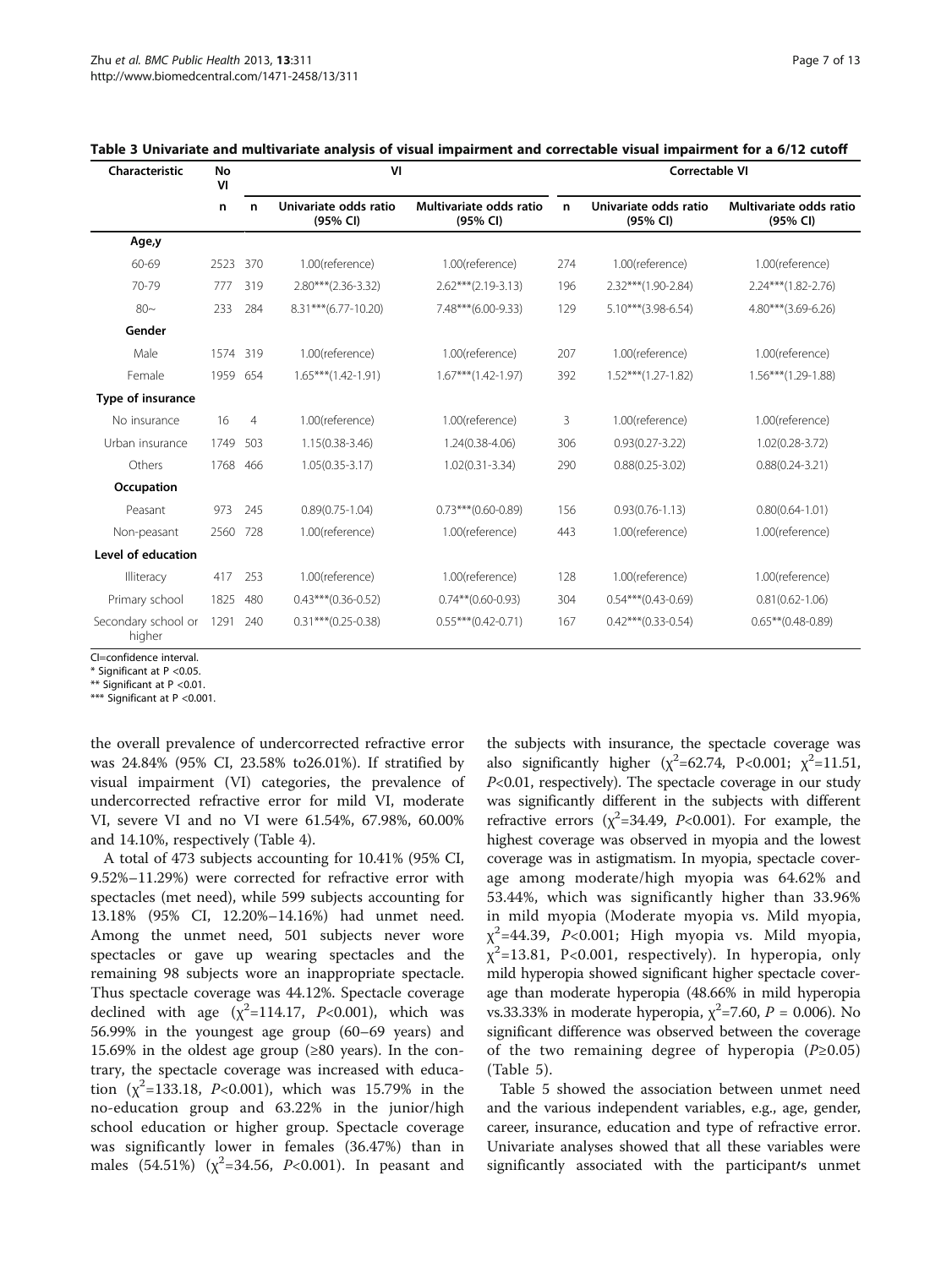|              |                     |             | Correctable         |              | Uncorrectable       | Total       |                     |
|--------------|---------------------|-------------|---------------------|--------------|---------------------|-------------|---------------------|
|              | <b>Gained lines</b> | n           | %(95%CI)            | n            | %(95%Cl)            | n           | %(95%Cl)            |
| SVI          |                     | 3           |                     | 17           |                     | 20          |                     |
|              | <b>Oline</b>        | $\mathbf 0$ | $0(0 - 71.00)$      | $\mathsf{3}$ | 17.65(4.00-43.00)   | $\mathsf 3$ | 15.00(3.00-38.00)   |
|              | $\geq$ 1 line       | 3           | 100(29.00-100.00)   | 14           | 82.35(57.00-96.00)  | 17          | 85.00(62.00-97.00)  |
|              | $\geq$ 2 lines      | 3           | 100(29.00-100.00    | $\mathsf{9}$ | 52.94(28.00-77.00)  | 12          | 60.00(36.00-81.00)  |
|              | $\geq$ 3 lines      | 3           | 100(29.00-100.00)   | $\,8\,$      | 47.06(23.00-72.00)  | 11          | 55.00(31.00-77.00)  |
|              | $\geq$ 4 lines      | 3           | 100(29.00-100.00)   | 6            | 35.29(14.00-62.00)  | 9           | 45.00(23.00-69.00)  |
| Mod VI       |                     | 156         |                     | 225          |                     | 381         |                     |
|              | <b>Oline</b>        | $\mathbf 0$ | $\mathbf 0$         | 82           | 36.44(30.16-42.73)  | 82          | 21.52(17.40-25.65)  |
|              | $\geq$ 1 line       | 156         | 100(100.00-100.00)  | 143          | 63.56(57.27-69.84)  | 299         | 78.48(74.35-82.60)  |
|              | $\geq$ 2 lines      | 156         | 100(100.00-100.00)  | 103          | 45.78(39.27-52.29)  | 259         | 67.98(63.29-72.66)  |
|              | $\geq$ 3 lines      | 156         | 100(100.00-100.00)  | 71           | 31.56(25.48-37.63)  | 227         | 59.58(54.65-64.51)  |
|              | $\geq$ 4 lines      | 136         | 87.18(81.93-92.43)  | 41           | 18.22(13.18-23.27)  | 177         | 46.46(41.44-51.46)  |
| Mild VI      |                     | 440         |                     | 132          |                     | 572         |                     |
|              | <b>Oline</b>        | $\mathbf 0$ | $\mathsf{O}\xspace$ | 88           | 66.67(58.62-74.71)  | 88          | 15.38(12.43-18.34)  |
|              | $\geq$ 1 line       | 440         | 100(100.00-100.00)  | 44           | 33.33(25.29-41.38)  | 484         | 84.62(81.66-87.57)  |
|              | $\geq$ 2 lines      | 352         | 80.00(76.26-83.74)  | $\circ$      | $\mathbf 0$         | 352         | 61.54(57.55-65.53)  |
|              | $\geq$ 3 lines      | 193         | 43.86(39.23-48.50)  | $\mathbb O$  | $\mathsf{O}\xspace$ | 193         | 33.74(29.87-37.62)  |
|              | $\geq$ 4 lines      | 73          | 16.59(13.11-20.07)  | $\mathbb O$  | 0                   | 73          | 12.76(10.03-15.50)  |
| No VI        |                     |             |                     |              |                     | 3533        |                     |
|              | <b>Oline</b>        |             |                     |              |                     | 2276        | 64.42(62.84-66.00)  |
|              | $\geq$ 1 line       |             |                     |              |                     | 1257        | 35.58(34.00-37.16)  |
|              | $\geq$ 2 lines      |             |                     |              |                     | 498         | 14.10(12.95-15.24)  |
|              | $\geq$ 3 lines      |             |                     |              |                     | 92          | $2.60(2.08-3.13)$   |
|              | $\geq$ 4 lines      |             |                     |              |                     | $\mathbf 0$ | $\mathbf 0$         |
| <b>Total</b> |                     |             |                     |              |                     | 4545        |                     |
|              | <b>Oline</b>        |             |                     |              |                     | 2480        | 54.57(53.12-56.01)  |
|              | $\geq$ 1 line       |             |                     |              |                     | 2065        | 45.43(43.99-46.88)  |
|              | $\geq$ 2 lines      |             |                     |              |                     | 1129        | 24.84(23.58-26.01)  |
|              | $\geq$ 3 lines      |             |                     |              |                     | 529         | 11.64(10.71-12.57)  |
|              | $\geq$ 4 lines      |             |                     |              |                     | 263         | $5.79(5.11 - 6.47)$ |

## <span id="page-7-0"></span>Table 4 Visual improvement after correcting refractive errors

need. The adjusted effect of these variables on the unmet need was assessed by multivariate logistic regression analysis. In the final model, insurance showed no significant association with unmet need, while age, career, education (except for primary school), and type of refractive error had significant correlation with unmet need. Among these variables, higher educational level, myopia and hyperopia were protective factors for unmet need, while others were risk factors.

# **Discussion**

People with visual impairment are more likely to report difficulties associated with their daily activities [\[28,29](#page-11-0)]. For example, visual impairment, especially severe visual impairment, has been shown to be strongly associated with an increased risk for falling [\[30,31](#page-11-0)]. Refractive error is a significant cause of visual impairment. As a survey of visual impairment in elderly population, our study differed from previous surveys in China. Firstly, we included mild visual impairment as a category separate from normal vision. Secondly, the characteristic population is in the place undergoing urbanization. In our study, the prevalence of mild visual impairment was 12.95% with presenting vision and 5.26% after correction. The tendency was similar for moderate/severe visual impairment. If refractive correction had been available, the prevalence of moderate/severe visual impairment was reduced from 8.82% to 3.15%. According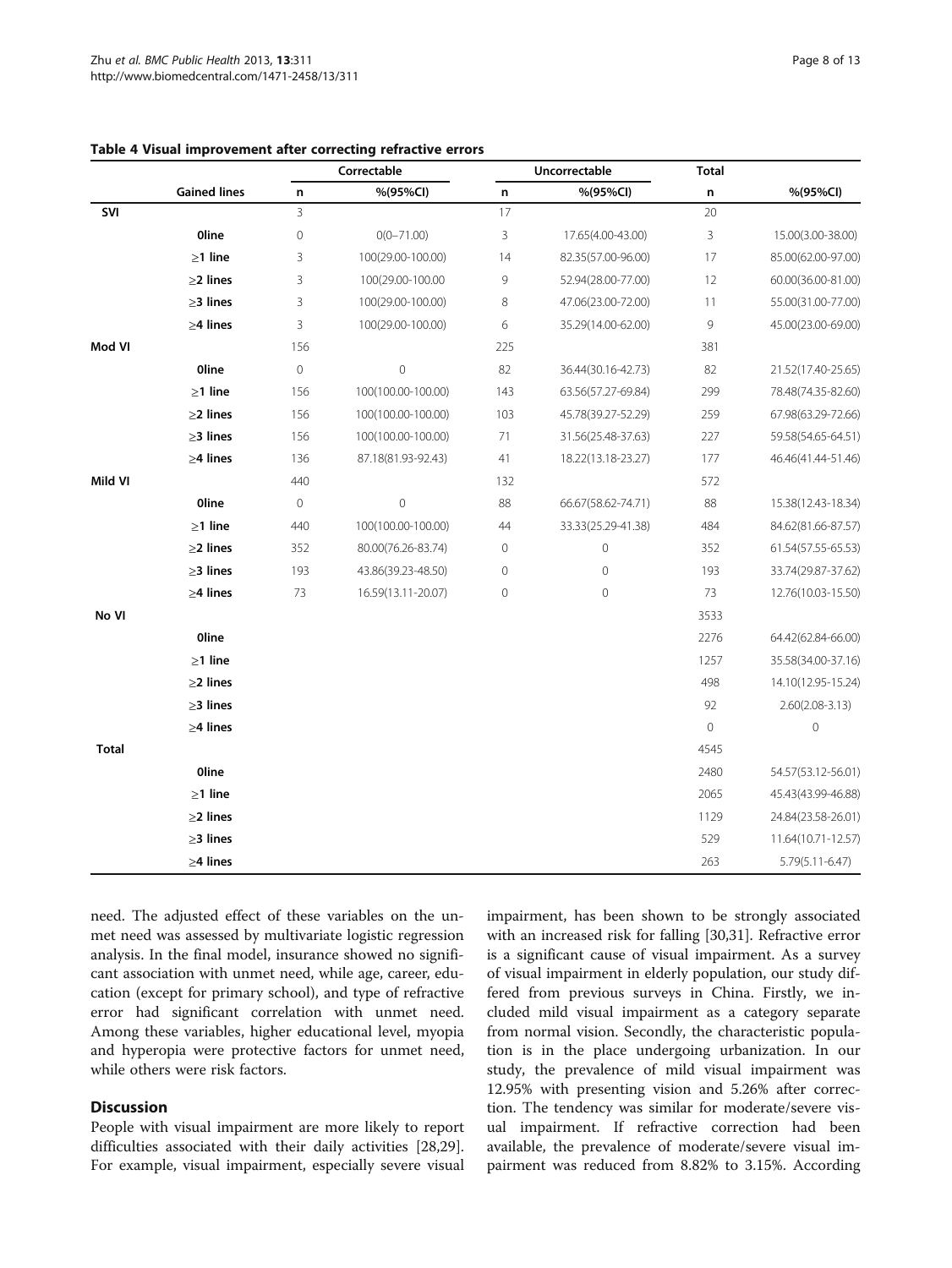| Characteristic                |                    | Total n | Met<br>need (n) | <b>Unmet</b><br>need (n) | Spectacle<br>coverage (%) | Univariate odds ratio<br>(95% CI) of unmet need | Multivariate odds ratio<br>(95% CI) of unmet need |
|-------------------------------|--------------------|---------|-----------------|--------------------------|---------------------------|-------------------------------------------------|---------------------------------------------------|
| Age,y                         |                    |         |                 |                          |                           |                                                 |                                                   |
| 60-69                         |                    | 637     | 363             | 274                      | 56.99                     | 1.00(reference)                                 | 1.00(reference)                                   |
| 70-79                         |                    | 282     | 86              | 196                      | 30.50                     | $3.02$ ***(2.24-4.07)                           | $2.70$ <sup>***</sup> (1.91-3.82)                 |
| $80-$                         |                    | 153     | 24              | 129                      | 15.69                     | $7.12***$ (4.48-11.32)                          | $5.82$ ***(3.49-9.70)                             |
| Total                         |                    | 1072    | 473             | 599                      | 44.12                     |                                                 |                                                   |
| Gender                        |                    |         |                 |                          |                           |                                                 |                                                   |
| Male                          |                    | 455     | 248             | 207                      | 54.51                     | 1.00(reference)                                 | 1.00(reference)                                   |
| Female                        |                    | 617     | 225             | 392                      | 36.47                     | $2.09***$ (1.63-2.67)                           | $2.04***$ (1.54-2.70)                             |
| Occupation                    |                    |         |                 |                          |                           |                                                 |                                                   |
| Peasant                       |                    | 881     | 438             | 443                      | 49.72                     | 1.00(reference)                                 | 1.00(reference)                                   |
| Non-peasant                   |                    | 191     | 35              | 156                      | 18.32                     | $4.41***$ (2.99-6.51)                           | $2.82***$ (1.72-4.61)                             |
| Type of insurance             |                    |         |                 |                          |                           |                                                 |                                                   |
| No insurance                  |                    | 58      | 14              | 44                       | 24.14                     | 1.00(reference)                                 | 1.00(reference)                                   |
| Urban insurance               |                    | 541     | 235             | 306                      | 43.44                     | $0.41$ <sup>**</sup> $(0.22 - 0.77)$            | $1.67(0.79 - 3.56)$                               |
| Others                        |                    | 473     | 224             | 249                      | 47.36                     | $0.35***(0.19-0.66)$                            | 1.29(0.61-2.73)                                   |
| Level of education            |                    |         |                 |                          |                           |                                                 |                                                   |
| Illiteracy                    |                    | 152     | 24              | 128                      | 15.79                     | 1.00(reference)                                 | 1.00(reference)                                   |
| Primary school                |                    | 466     | 162             | 304                      | 34.76                     | $0.35***(0.22-0.57)$                            | $0.96(0.55 - 1.68)$                               |
| Secondary school<br>or higher |                    | 454     | 287             | 167                      | 63.22                     | $0.11$ <sup>***</sup> $(0.07 - 0.18)$           | $0.38***(0.21-0.67)$                              |
| Refractive error              |                    |         |                 |                          |                           |                                                 |                                                   |
| Myopia                        |                    | 608     | 297             | 311                      | 48.85                     | $0.20***$ $(0.12-0.36)$                         | $0.44$ <sup>*</sup> $(0.23 - 0.83)$               |
|                               | Mild Myopia        | 265     | 90              | 175                      | 33.96                     |                                                 |                                                   |
|                               | Moderate Myopia    | 212     | 137             | 75                       | 64.62                     |                                                 |                                                   |
|                               | High Myopia        | 131     | 70              | 61                       | 53.44                     |                                                 |                                                   |
| Hyperopia                     |                    | 372     | 161             | 211                      | 43.28                     | $0.26***(0.14-0.46)$                            | $0.30***$ (0.16-0.57)                             |
|                               | Mild Hyperopia     | 224     | 109             | 115                      | 48.66                     |                                                 |                                                   |
|                               | Moderate Hyperopia | 123     | 41              | 82                       | 33.33                     |                                                 |                                                   |
|                               | High Hyperopia     | 25      | 11              | 14                       | 44.00                     |                                                 |                                                   |
| Astigmatism                   |                    | 92      | 15              | 77                       | 16.30                     | 1.00(reference)                                 | 1.00(reference)                                   |
|                               | Mild Astigmatism   | 27      | $\overline{4}$  | 23                       | 14.81                     |                                                 |                                                   |
|                               | High Astigmatism   | 65      | 11              | 54                       | 16.92                     |                                                 |                                                   |

<span id="page-8-0"></span>Table 5 Spectacle coverage rate by sociodemographic variables as well as univariate and multivariate model of unmet need

CI=confidence interval.

\* Significant at P <0.05.

\*\* Significant at P <0.01.

\*\*\* Significant at P <0.001.

to one previous study which was conducted in 9 provinces of China, the prevalence of mild visual impairment ranged from 10.8% to 27.4% for the subjects with presenting vision and from 4.06% to 24.1% for the individuals with best correction [[9\]](#page-11-0). At the same time, the prevalence of correctable visual impairment was 9.43% in our study, which was similar to 9.55% reported in Taiwan [[8\]](#page-11-0). The fact that only 16.36% (98/599) of the correctable visual impairment for a 6/12 cutoff, and 18.94% (50/264) for a 6/18 cutoff had spectacles for distance correction indicated that refractive correction is still significantly underutilized, although a large number of visual impairment caused by refractive errors can easily be corrected by wearing the appropriate spectacles.

Our study indicated that 24.84% of residents in Baoshan district of Shanghai aged 60 years old and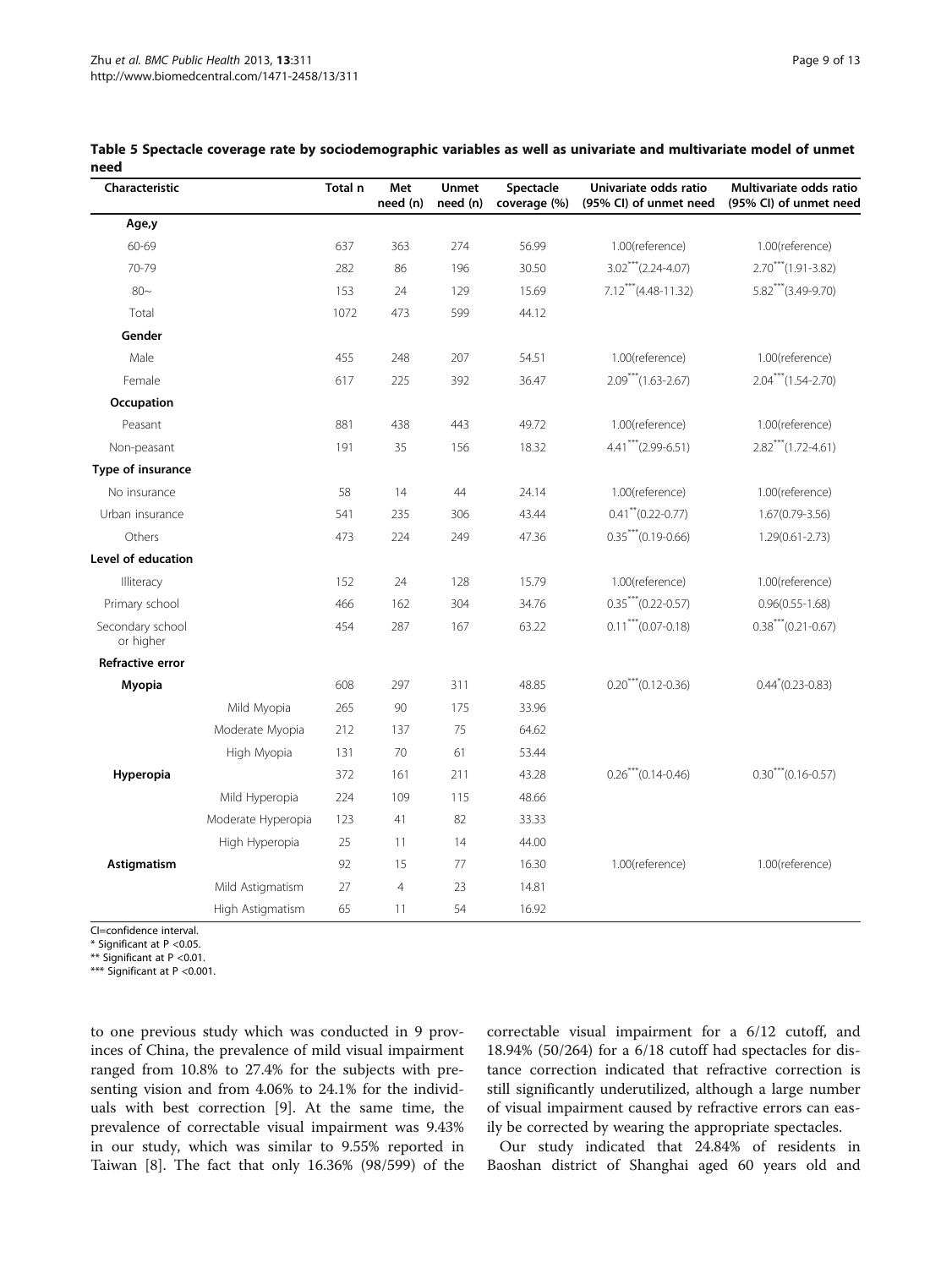above had an undercorrected refractive error. The occurrence of undercorrected refractive error in this study was higher than previous studies, e.g., 10.2% in the Blue Mountains study [[32\]](#page-11-0), 15.1% in the Los Angeles Latino Eye Study [[33\]](#page-11-0), 17.3% in the Tanjong Pager Survey [[26](#page-11-0)] and 20.4% in the Singaporean Malay Eye Study [\[34](#page-11-0)]. For visual impairment cutoff of 20/40, the occurrence of undercorrected refractive error was much higher, and almost two third of them (65.06%, 633/973) could experience a visual improvement of at least 2 lines with proper correction of their refractive errors. More than one forth of them (26.62%, 259/973) even gain four or more lines of visual acuity. In Tehran and Shihpai Eye studies [[8,10\]](#page-11-0), these two indicators were 76.1%, 62.0% and 88.2%, 48.0%, respectively, which was much higher than the results obtained in our study. In one study on Australian adults, undercorrected refractive errors were accountable for 56% of cases with visual impairment [[35\]](#page-11-0). Correction of refractive errors also plays a role in the improvement of visual acuity of the uncorrectable visual impairment. In our study, 53.74% (201/374) of the subjects could experience a visual improvement in uncorrectable visual impairment, 12.57% (47/374) even gain four or more lines of improvement. All these results indicated that a significant proportion of visual loss was due to inadequately corrected refractive error and it is important and necessary to identify undercorrected refractive errors.

The definition of spectacle coverage refers to those who need visual correction and have proper spectacles. In order to represent the visual needs in modern life, e.g., driving, the cutoff of 20/40 was chosen. In spite of the increase in the number of spectacle users, there was still a large unmet need for spectacle correction as shown in this study and previous. The spectacle coverage varies in different regions, different ages and different ethnic groups, e.g., from 3.49% (Nigerian,  $\geq 40$  years) [[36](#page-11-0)] and 25.2% (Bangladesh,  $\geq 65$  years) [\[37\]](#page-11-0) to 71.2% (Taiwan,  $\geq 65$  years) [[8\]](#page-11-0) and 66.0% (Tehran,  $\geq$ 5 years) [\[10\]](#page-11-0). The spectacle coverage in this study was 44.12%, which was consistent with those previous 4 studies. It was also found that spectacle coverage decreased as age increased. For example, the coverage was decreased from 56.99% in the subjects aged 60–69 years to 15.69% in the subjects aged≥80 years. Males in our study have a higher spectacle coverage than females (54.51% versus 36.47%), which was also consistent with previous reports [[37](#page-11-0)].

Visual impairment is a global public health problem. Our study showed that visual impairment was significantly correlated with age, gender, occupation and the educational background. The occurrence of visual impairment in the subjects aged ≥80 years was 4-fold higher than that in the subjects aged 60–69 years. This age-related trend was consistent with previous population-based studies on

the groups of subjects with different backgrounds [\[10,38](#page-11-0)] and educational status [[10,38\]](#page-11-0). The observations that female had a significantly higher prevalence of visual impairment were also discovered in other regions of China [[10](#page-11-0)]. This may be explained by Chinese traditional culture. In China, especially in rural areas, males gain more attentions than females in the family. Therefore, males have more opportunities of learning and employment, leading to a higher awareness of health care and higher quality of life. This culture can also explain why spectacles were more frequently worn by males than females.

In our study, 13.18% of participants had correctable visual impairment, 8.23% had uncorrectable visual impairment, and 77.73% had no impairment. These percentages were 7.5%, 3.6% and 88.9%, respectively, in the Blue Mountains Eye Study (age,  $\geq 49$  years) and were 5.6%, 2.7%, and 91.7%, respectively, in their 5-year follow-up studies [\[33](#page-11-0)]. The SEE Project (age≥65 years) reported that 5.6% of whites and 10.4% of blacks had correctable visual impairment [[39\]](#page-11-0). In Shihpai Project (age≥65 years), the occurrence of correctable impairment was 9.6% [\[8](#page-11-0)]. Although our results were slightly different from other studies, which maybe due to the region and age of subjects, similar risk factors were identified: older age and female gender. Protective factors were higher level of education.

Visual impairment caused by refractive errors could be fully corrected using spectacle lens and the cost of spectacles is relatively low compared to eye surgery. Although sociodemographic factors, e.g., age, gender and education are important, it is still not sufficient to explain why the occurrence of correctable visual impairment is high and the spectacle coverage is low. The following reasons may explain the high occurrence of visual impairment and low spectacle coverage. Firstly, people are lacking the knowledge and awareness of refractive error. In a previous study of the SiMES population (n =503) on the knowledge of refractive errors, 26.6% (n =387) of subjects interviewed do not know that they have refractive errors [[40\]](#page-12-0). Many senior people, particularly those with less educations, have a very common misunderstanding that loss of vision is naturally accompanied with increasing age, and nothing can be done to improve the situation [\[41,42](#page-12-0)]. In addition, peoplep with visual impairment refused to wear glasses because they were worried about the deterioration of the remaining vision. They thought that wearing glasses would increase the burden on the eyes, leading to the loss of their remaining eyesight. In such circumstance, health education is very necessary. It might also be the main reason why only a minority of our participants visited ophthalmic services, although the services are relatively easy to access in our city. Secondly, there is lack of regular visit to the eye care professionals because there are not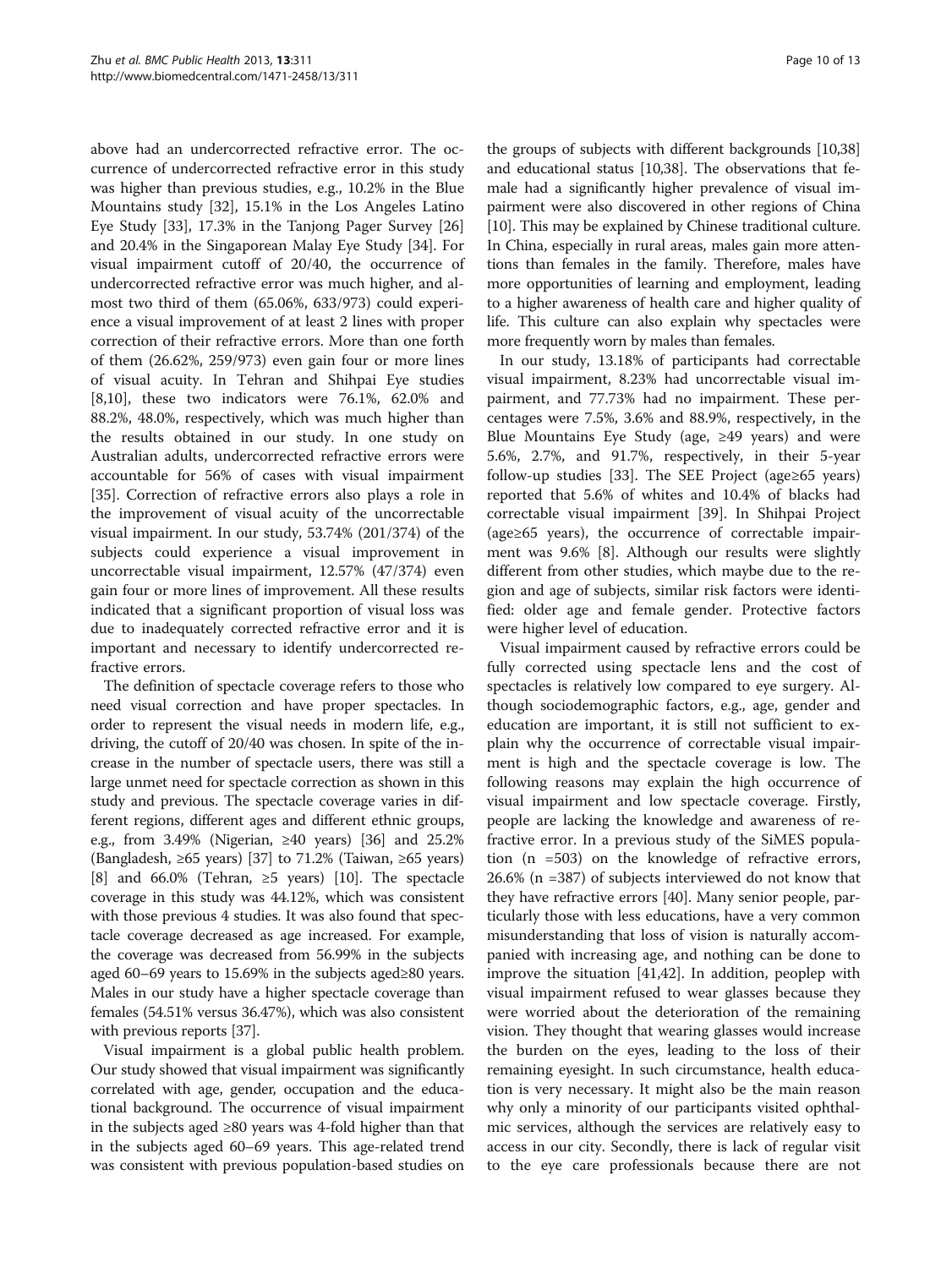enough ophthalmologist and refractionist compared with the increasing populations and the distribution of refraction services in China are not balanced between rural and urban areas [[7,9,37,](#page-11-0)[43\]](#page-12-0). Thirdly, some factors identified in the past, e.g., physically disabled, old age and frail, living alone, dependence on others for activities of daily life and travel inconvenience [[32](#page-11-0)], may result in the consequence that these individuals are not exposed to the ophthalmic service. Fourthly, there are different requirement of life quality and cultures. Chinese people have the traditional virtues of patience. Meanwhile, some people have a relatively low demand of life quality and lower need of spectacles. This is an important reason that visual acuity in these adults remains uncorrected. Fifthly, the poor spectacle quality and the high cost of spectacles may also result in the visual impairment and low coverage of spectacles. One report indicated that approximately 50% of children in rural areas of China wear inappropriate glasses [[44\]](#page-12-0). As the cost of refractive corrections, e.g., an appropriatespectacle, is still high compared with the personal and family resources in many regions in china and health insurance is not available in these regions, many people purchase their spectacles in some irregular glasses store.Optometric service must be accessible and affordable for people to reduce the growing occurrence of visual impairment.

Our results demonstrated that moderate/severe myopia had a higher spectacle coverage than mild myopia. The possible explanations for these findings are that near vision is maintained in mild myopic persons, although their far vision is seriously lost. Because the subjects in our study already retired, the lower rate of wearing glasses among mild myopia is due to less distant visual need. A lower rate of spectacle coverage was observed among hyperopia in our study, especially in mild hyperopia, which is different from the Bangladesh study showing that hyperopia were more likely to wear eyeglasses [\[37](#page-11-0)]. In this study, mild hyperopia showed significant higher spectacle coverage than moderate hyperopia. Mild hyperopia had once possessed relatively perfect vision in a long period of time. With growth of age and the decreasing accommodative capacity, both far and near vision are blurred. As their visual acuity experienced a process from clear to blur, these people tend to be more sensitive to changes in visual acuity and will seek medical help to achieve their need of visual acuity for daily activities. Because moderate hyperopia cannot get a clear far and near vision even at young age, these people normally give up treatment or thought that those refractive situations cannot be changed, very few people seek refractive corrections. With regard to the spectacle coverage of myopia and hyperopia, our results were consistent with the study in Tehran [[10\]](#page-11-0), showing that spectacle coverage was significantly higher in the myopia

(72.6%) than that in the hyperopia (52.6%). Although the spectacle coverage in Tehran [[10](#page-11-0)] was much high than our results, such differences may be explained by the differences in the age, because different age groups may have different need of visual acuity and the demand for life qualities. Different from the previous results, our studies showed that the spectacle coverage of people with astigmatism was the lowest. This is primarily due to the different definition of astigmatism used in our study. Astigmatism is defined as simple astigmatism without other refractive errors in the present study. Secondly, simple astigmatism has less severe vision loss. In addition, patients with astigmatism can reduce the visual interference and slightly improve eyesight by narrowing the palpebral fissure, frowning and head tilting. In summary, effect of refractive error on spectacle coverage need to be further investigated. Peasants have lower educational status and less regular ocular examinations. However, it is unexpected that the spectacle coverage in peasants is much higher than that in non- peasants. This might be associated with the unique historical background in this area. During the process of urbanization, the peasants in this area obtained generous government subsidies by land transfer. Therefore, the peasants in this area were wealthier than those in other areas and had the financial capacity to buy glasses. Peasants were also observed as protective factors for visual impairment in the present survey. We believe that our observation is a specific characteristic during the urbanization process in China. Further studies are needed to determine the underlying reasons.

## Conclusions

Our results demonstrated that a large number of visual impairment was caused by refractive error, but the spectacle coverage was relatively low. Attentions should be paid to the growing problems of visual impairment caused by refractive error. Public education, long-term community eye screening programs, primary refractive services, personnel training in refraction and other barriers that block the access to refractive correction should be identified in order to reduce the burden of refractive error in China.

#### Abbreviations

BCVA: Best corrected visual acuity; SVI: Severe visual impairment; Mod VI: Moderate visual impairment; Mild VI: Mild visual impairment.

#### Competing interests

The authors declare that they have no competing interests.

#### Authors' contributions

Mengjun Zhu participated in the design of this epidemiologic study, conducted and analyzed data in this study, contributed to the interpretation of the results and discussion, wrote and edited the manuscript. Xiaowei Tong ,Rong Zhao contributed to conception and design of this epidemiologic study, collected research data. Xiangui He, Huijuan Zhao,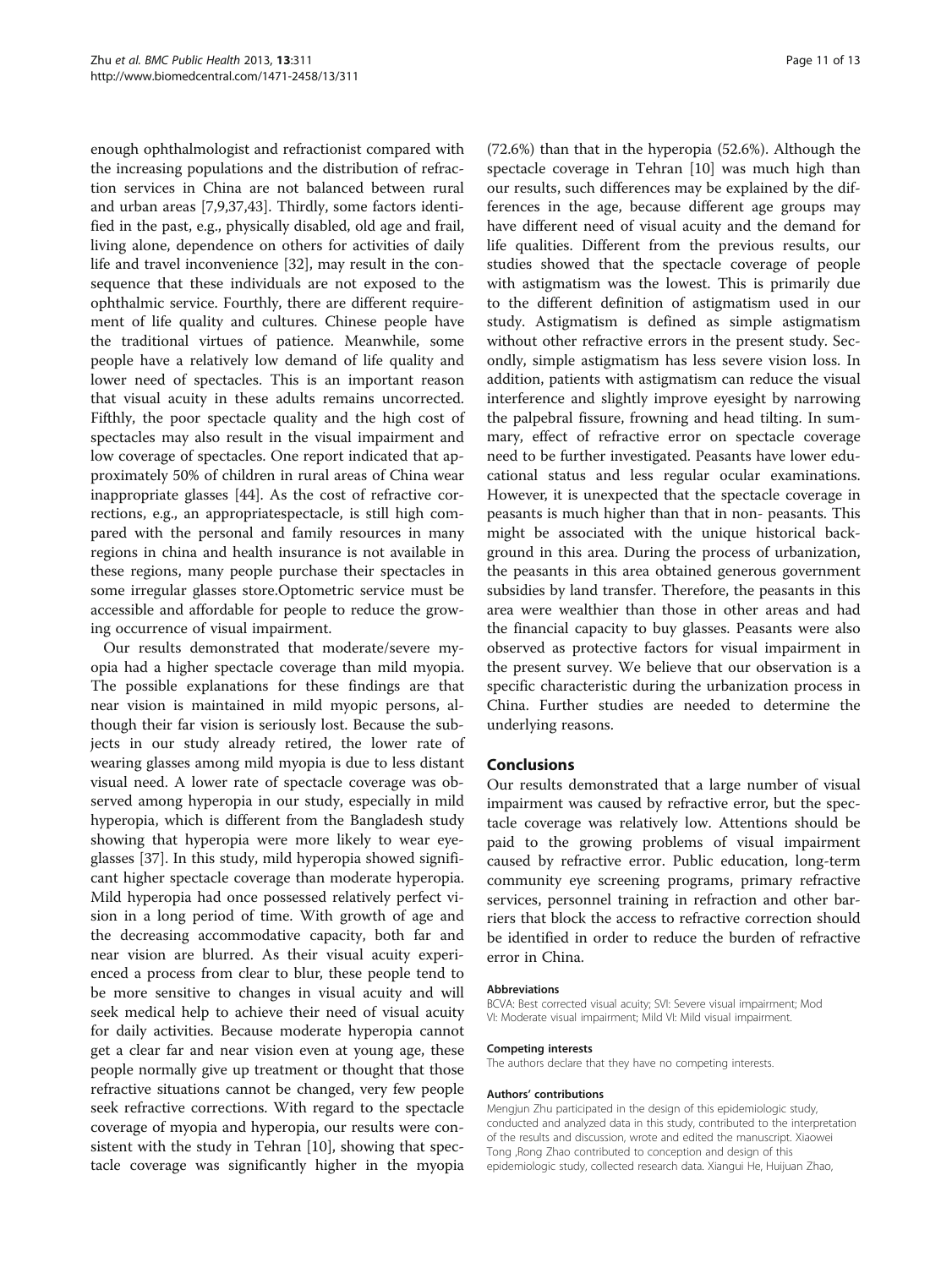<span id="page-11-0"></span>Meiling Liu participated in the research data collection and data analysis. Jianfeng Zhu participated in the design of this epidemiologic study, collected research data,contributed to the interpretation of the results and discussion and given final approval of the version to be published. All authors have read and approved the final manuscript.

#### Acknowledgement

This work was financially supported by the projects "Shanghai Public Health Personnel Training Programme Research Fund" from Shanghai Municipal Health Bureau (08GWQ036); "Expanded application of the screening of blinding diseased in the senior population aged≥60 years in the digital community" (SHDC 12010212); and "Exploration of the municipal health care resources in the community in order to avoid blind eye disease "(SHDC 12007628)" from Shanghai Shen Kang Hospital Development Center.

#### Author details

<sup>1</sup>Shanghai Eye Disease Prevention and Treatment Center, No.380, Kangding Road, Jingan, Shanghai 20040, China. <sup>2</sup>Center of Disease Control and Prevention of Baoshan District, No.158, Yueming Road, Baoshan, Shanghai 201901, China. <sup>3</sup>Department of Epidemiology, College of Public Health, Fudan University, No.138, Yixueyuan Road, Xuhui, Shanghia 200032, China.

#### Received: 3 July 2012 Accepted: 25 March 2013 Published: 8 April 2013

#### References

- 1. Furtado JM, Lansingh VC, Carter MJ, Milanese MF, Peña BN, Ghersi HA, Bote PL, Nano ME, Silva JC: Causes of Blindness and Visual Impairment in Latin America. Surv Ophthalmol 2012, 57:149–177.
- 2. Gordois A, Cutler H, Pezzullo L, Gordon K, Cruess A, Winyard S, Hamilton W, Chua K: An estimation of the worldwide economic and health burden of visual impairment. Glob Public Health 2012, 7:465–481.
- 3. Ramke J, Palagyi A, Naduvilath T, du Toit R, Brian G: Prevalence and causes of blindness and low vision in Timor-Leste. Br J Ophthalmol 2007, 91:1117–1121.
- 4. Saw SM, Husain R, Gazzard GM, Koh D, Widjaja D, Tan DT: Causes of low vision and blindness in rural Indonesia. Br J Ophthalmol 2003, 87:1075–1078.
- Resnikoff S, Pascolini D, Mariotti SP, Pokharel GP: Global magnitude of visual impairment caused by uncorrected refractive errors in 2004. Bull World Health Organ 2008, 86:63–70.
- 6. Foster A, Resnikoff S: The impact of Vision 2020 on global blindness. Eye 2005, 19:1133–1135.
- 7. Xu L, Wang Y, Li Y, Wang Y, Cui T, Li J, Jonas JB: Causes of blindness and visual impairment in urban and rural areas in Beijing: the Beijing Eye Study. Ophthalmology 2006, 113:1134.
- 8. Kuang TM, Tsai SY, Hsu WM, Cheng CY, Liu JH, Chou P: Correctable visual impairment in an elderly Chinese population in Taiwan: the Shihpai Eye Study. Invest Ophthalmol Vis Sci 2007, 48:1032–1037.
- 9. Zhao J, Ellwein LB, Cui H, Ge J, Guan H, Lv J, Ma X, Yin J, Yin ZQ, Yuan Y, Liu H: Prevalence of vision impairment in older adults in rural China: the China Nine-Province Survey. Ophthalmology 2010, 117:409–416.
- 10. Fotouhi A, Hashemi H, Raissi B, Mohammad K: Uncorrected refractive errors and spectacle utilisation rate in Tehran: the unmet need. Br J Ophthalmol 2006, 90:534–537.
- 11. Dandona R, Dandona L: Refractive error blindness. Bull World Health Organ 2001, 79:237–243.
- 12. Holden BA, Resnikoff S: The role of optometry in Vision 2020. Community Eye Health 2002, 15:33–36.
- 13. Abdull MM, Sivasubramaniam S, Murthy GV, Gilbert C, Abubakar T, Ezelum C, Rabiu MM, Nigeria National Blindness and Visual Impairment Study Group: Causes of blindness and visual impairment in Nigeria: the Nigeria national blindness and visual impairment survey. Invest Ophthalmol Vis Sci 2009, 50:4114–4120.
- 14. Gerontological Society of Shanghai.2009 Shanghai Monitored Statistical Information on Population of the Elderly & Development of Old age Program. [http://www.shanghaigss.org.cn/news\\_view.asp?newsid=6895.](http://www.shanghaigss.org.cn/news_view.asp?newsid=6895)
- 15. Baoshan Statistical Yearbook. 2009. [http://bstz.baoshan.sh.cn:8080/pub/bstj/](http://bstz.baoshan.sh.cn:8080/pub/bstj/tjsj/tjnj/201007/t20100719_33511.html) [tjsj/tjnj/201007/t20100719\\_33511.html.](http://bstz.baoshan.sh.cn:8080/pub/bstj/tjsj/tjnj/201007/t20100719_33511.html)
- 16. Shanghai Baoshan People'Government. [http://zfxxgk.baoshan.sh.cn:8989/pub/](http://zfxxgk.baoshan.sh.cn:8989/pub/bsqzf/zfxxgk_1/tjsj/tjgb/201108/t20110802_3679.html) [bsqzf/zfxxgk\\_1/tjsj/tjgb/201108/t20110802\\_3679.html](http://zfxxgk.baoshan.sh.cn:8989/pub/bsqzf/zfxxgk_1/tjsj/tjgb/201108/t20110802_3679.html).
- 17. Zhao J, Jia L, Sui R, Ellwein LB: Prevalence of blindness and cataract surgery in Shunyi County. China. Am J Ophthalmol. 1998, 126:506-514.
- 18. Li S, Xu J, He M, Wu K, Munoz SR, Ellwein LB: A survey of blindness and cataract surgery in Doumen County. China. Ophthalmology. 1999, 106:1602–1608.
- 19. Baoshan Statistical Yearbook. 2008. [http://bstz.baoshan.sh.cn:8080/pub/bstj/](http://bstz.baoshan.sh.cn:8080/pub/bstj/tjsj/tjnj/201004/t20100419_27118.html) [tjsj/tjnj/201004/t20100419\\_27118.html.](http://bstz.baoshan.sh.cn:8080/pub/bstj/tjsj/tjnj/201004/t20100419_27118.html)
- 20. Shanghai Statistical Yearbook. 2009. [http://www.stats-sh.gov.cn/tjnj/nj09.](http://www.stats-sh.gov.cn/tjnj/nj09.htm?d1=2009tjnj/C0309.htm) [htm?d1=2009tjnj/C0309.htm](http://www.stats-sh.gov.cn/tjnj/nj09.htm?d1=2009tjnj/C0309.htm).
- 21. Change the Definition of Blindness. [http://www.who.int/blindness/Change%](http://www.who.int/blindness/Change%20the%20Definition%20of%20Blindness.pdf) [20the%20Definition%20of%20Blindness.pdf.](http://www.who.int/blindness/Change%20the%20Definition%20of%20Blindness.pdf)
- 22. Jadoon MZ, Dineen B, Bourne RR, Shah SP, Khan MA, Johnson GJ, Gilbert CE, Khan MD: Prevalence of blindness and visual impairment in Pakistan: The Pakistan National Blindness and Visual Impairment Survey. Invest Ophthalmol Vis Sci 2006, 7:4749–4755.
- 23. Dineen BP, Bourne RRA, Ali SM, Hug DMN, Johnson GJ: Prevalence and causes of blindness and visual impairment in Bangladeshi adults: results of the National Blindness and Low Vision Survey of Bangladesh. Br J Ophthalmol 2003, 87:820–828.
- 24. Murthy GVS, Gupta SK, Bachani D, Jose R, John N: Current estimates of blindness in India. Br J Ophthalmol 2005, 89:257–260.
- 25. Liou H, McCarty CA, Jin CL, Taylor HR: Prevalence and predictors of undercorrected refractive errors in the Victorian population. Am J Ophthalmology. 1999, 127:590–596.
- 26. Saw SM, Foster P, Gazzard G, Friedman D, Hee J, Seah S: Undercorrected refractive error in Singaporean Chinese Adults. The Tanjong Pagar Survey. Ophthalmology. 2004, 111:2168–2174.
- 27. National Bureau of Statistics of China. [http://www.stats.gov.cn/tjsj/ndsj/](http://www.stats.gov.cn/tjsj/ndsj/renkoupucha/2000pucha/html/t0107.htm) [renkoupucha/2000pucha/html/t0107.htm.](http://www.stats.gov.cn/tjsj/ndsj/renkoupucha/2000pucha/html/t0107.htm)
- 28. Owsley C, McGwin G Jr, Scilley K, Meek GC, Seker D, Dyer A: Effect of refractive error correction on health-related quality of life and depression in older nursing home residents. Arch Ophthalmol 2007, 125:1471–1477.
- 29. Coleman AL, Yu F, Keeler E, Mangione CM: Treatment of uncorrected refractive error improves vision-specific quality of life. J Am Geriatr Soc 2006, 54:883–890.
- 30. Ivers RQ, Cumming RG, Mitchell P, Attebo K: Visual impairment and falls in older adults: the Blue Mountains Eye Study. J Am Geriatr Soc 1998, 46:58–64.
- 31. Heasley K, Buckley JG, Scally A, Twigg P, Elliott DB: Falls in older people: effects of age and blurring vision on the dynamics of stepping. Invest Ophthalmol Vis Sci 2005, 46:3584–3588.
- 32. Thiagalingam S, Cumming RG, Mitchell P: Factors associated with undercorrected refractive errors in an older population: the Blue Mountains Eye Study. Br J Ophthalmol 2002, 86:1041–1045.
- 33. Varma R, Wang MY, Ying-Lai M, Donofrio J, Azen SP, Los Angeles Latino Eye Study Group: The prevalence and risk indicators of uncorrected refractive error and unmet refractive need in Latinos: The Los Angeles Latino Eye Study. Invest Ophthalmol Vis Sci 2008, 49:5264-5273.
- 34. Rosman M, Wong TY, Tay WT, Tong L, Saw SM: Prevalence and risk factors of undercorrected refractive errors among Singaporean Malay adults: the Singapore Malay Eye Study. Invest Ophthalmol Vis Sci 2009, 50:3621–3628.
- 35. Taylor HR, Livingston PM, Stanislavsky YL, McCarty CA: Visual impairment in Australia: distance visual acuity, near vision and visual field findings of the Melbourne Vision Impairment Unit. Am J Ophthalmol 1997, 123:328–337.
- 36. Ezelum C, Razavi H, Sivasubramaniam S, Gilbert CE, Murthy GV, Abubakar T, Nigeria National Blindness and Visual Impairment Study Group: Refractive error in Nigerian adults: prevalence, type, and spectacle coverage. Invest Ophthalmol Vis Sci 2011, 52:5449–5456.
- 37. Bourne RR, Dineen BP, Huq DM, Ali SM, Johnson GJ: Correction of refractive error in the adult population of Bangladesh: meeting the unmet need. Invest Ophthalmol Vis Sci 2004, 45:410–417.
- 38. Fotouhi A, Hashemi H, Mohammad K, Jalali KH, Tehran Eye Study: The prevalence and causes of visual impairment in Tehran: the Tehran Eye Study. Br J Ophthalmol 2004, 88:740–745.
- 39. West SK, Munoz B, Rubin GS, Schein OD, Bandeen-Roche K, Zeger S, German S, Fried LP: Function and visual impairment in a populationbased study of older adults. The SEE Project. Invest Ophthalmol Vis Sci 1997, 38:72–82.